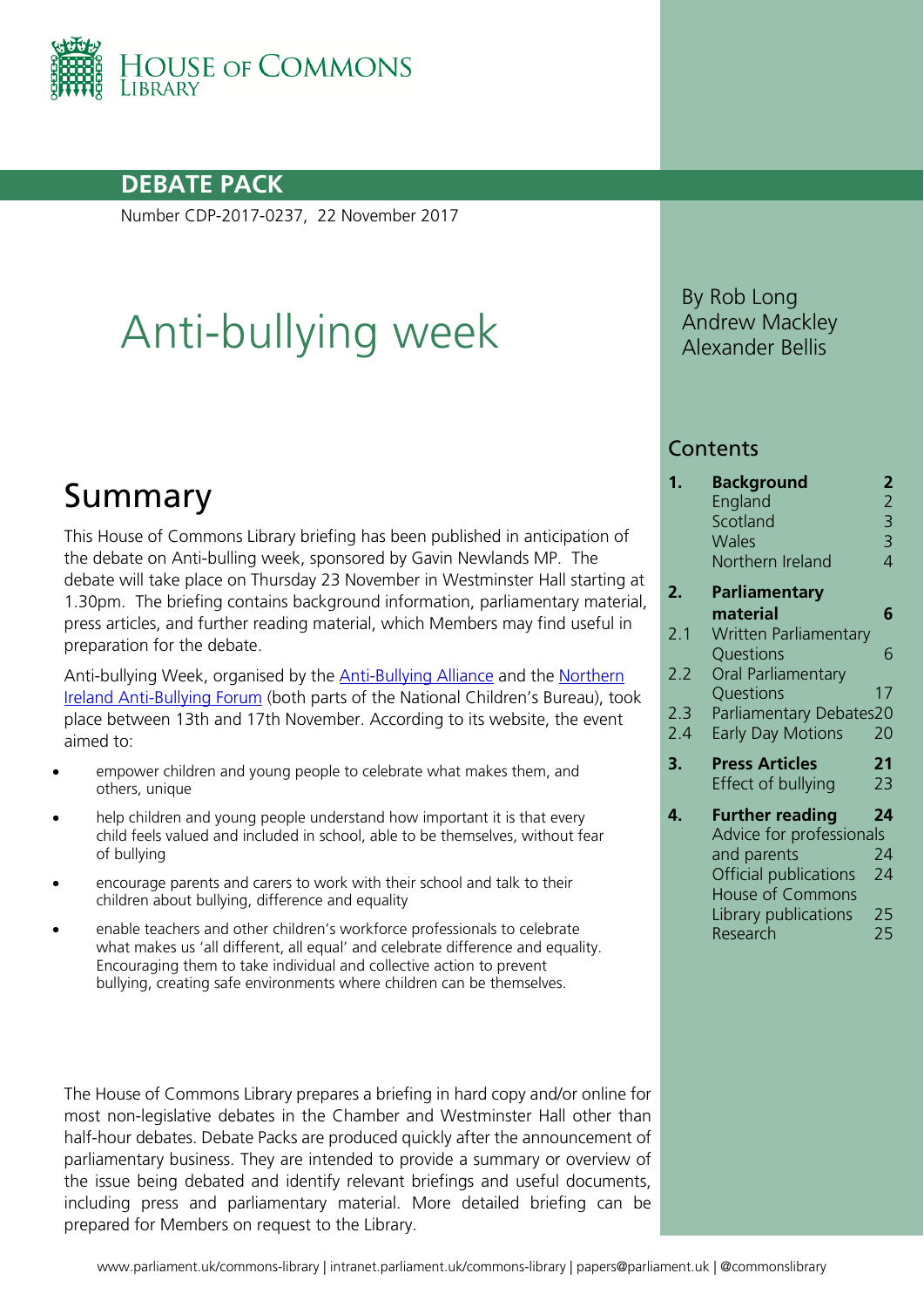## <span id="page-1-0"></span>1. Background

Education is a devolved policy area, and different policies relating to bullying are in place across the UK. This introduction provides an overview of relevant policies, the procedures in place for parents who have concerns, and information about support organisations.

### <span id="page-1-1"></span>England **Bullying: advice to schools**

The gov.uk website provides information on the law as it relates to [bullying at](https://www.gov.uk/bullying-at-school/the-law) school, and also information on reporting bullying to schools and (in some instances) to the police.

By law, all state schools must have a behaviour policy in place that includes measures to prevent all forms of bullying among pupils. This policy is decided by the school. All teachers, pupils and parents must be told what it is.

The gov.uk site also sets out the matters that should be [reported to the](https://www.gov.uk/bullying-at-school/the-law)  [police:](https://www.gov.uk/bullying-at-school/the-law)

Some forms of bullying are illegal and should be reported to the police. These include:

- violence or assault
- theft
- repeated harassment or intimidation, e.g. name calling, threats and abusive phone calls, emails or text messages
- hate crimes

The Department for Education has published non-statutory advice for schools on [Preventing and Tackling Bullying.](https://www.gov.uk/government/uploads/system/uploads/attachment_data/file/444862/Preventing_and_tackling_bullying_advice.pdf) This includes advice on prevention and intervention, cyberbullying, and makes clear that schools can discipline pupils for bullying outside of school.

#### **Requesting Ofsted inspections and complaints about schools**

The DfE guidance on [complaints about schools](https://www.gov.uk/complain-about-school/state-schools) also makes clear that parents can request Ofsted inspections of a school where there are worries about general problems, rather than individual cases:

You can [complain to](https://contact.ofsted.gov.uk/onlinecomplaints) Ofsted if you think a school isn't run properly and needs inspecting. They won't look into problems with individual students, eg exclusions or not getting a place at the school.

You can only complain to Ofsted if you have already followed the school's complaints procedure.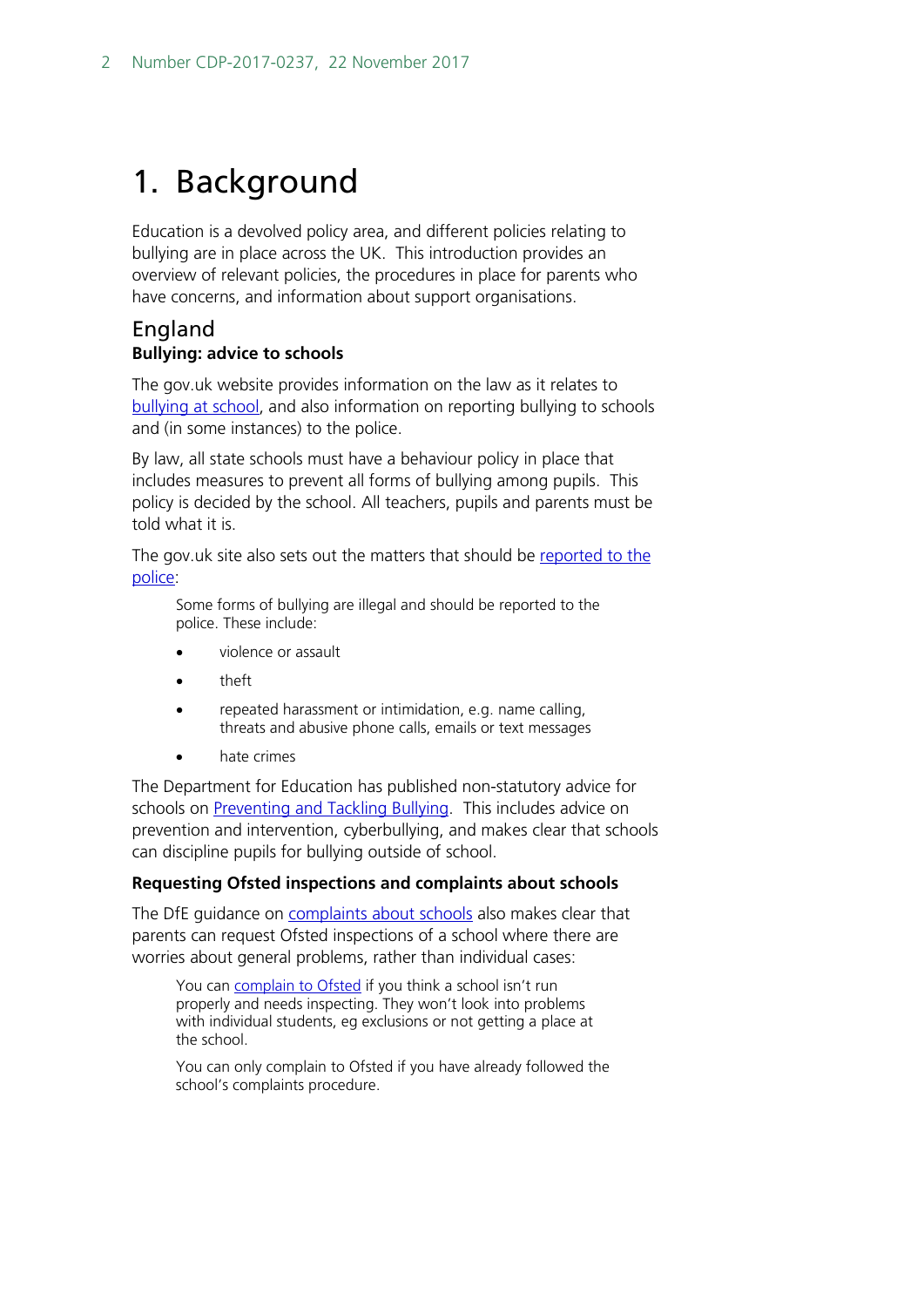You should get a response within 30 working days. It will tell you if Ofsted will investigate or not, and why.

Schools should deal with bullying issues in line with the policy they have in place. Parents should discuss their concerns with schools in the first instance and should make use of the standard schools complaints procedures if they are not satisfied with the response

General information on [how to complain about a school](https://www.gov.uk/complain-about-school) is available on the Department's website.

#### **Advice and support organisations**

The DfE's [Preventing and Tackling Bullying](https://www.gov.uk/government/uploads/system/uploads/attachment_data/file/444862/Preventing_and_tackling_bullying_advice.pdf) guidance includes links to further information and support organisations (see last section).

Coram's Child Law Advice centre provides [information for parents](http://childlawadvice.org.uk/information-pages/bullying/)  [whose children have been bullied](http://childlawadvice.org.uk/information-pages/bullying/) (they also have an [advice line\)](http://childlawadvice.org.uk/clas/contact-child-law-advice/).

The Anti-Bullying Alliance provide [advice for parents and carers,](http://www.anti-bullyingalliance.org.uk/advice/parents-carers/) including further contacts for individual advice.

### <span id="page-2-0"></span>Scotland

All schools should have an anti-bullying policy.

Where a child is being bullied at school, advice on the Scottish Government website indicates that the best first course of action is to talk to a teacher – at primary school this is likely to be the child's class teacher and in a secondary school the child's guidance teacher.

If a parent is not satisfied with the action taken, and the child's school is under the control of a local authority, it would be best to contact local council's education department. If the school is not under local authority control, parents should contact those who run the school.

In such cases where the school is unable to act, or in cases of serious assault or harassment, then parents should contact the police.

#### **Advice and support organisations**

The Scottish Government's Let's Stop Bullying: Advice for Parents and [Families](http://www.gov.scot/Publications/1999/10/StopBullying) provides further information.

[RespectMe](http://respectme.org.uk/) is an anti-bullying service funded by the Scottish Government that provides advice for children and adults.

[Parentline Scotland](https://www.children1st.org.uk/what-we-do/how-we-help/parentline-scotland/) is a free confidential and anonymous national helpline for parents, including for issues relating to bullying.

#### <span id="page-2-1"></span>Wales

Schools must have a policy in place to prevent all forms of bullying among pupils.

The Welsh Government has published a series of documents providing guidance on dealing with particular types of bullying (such as cyberbullying, or racist or homophobic bullying), under the heading [Respecting others: anti-bullying guidance.](http://gov.wales/topics/educationandskills/publications/circulars/antibullying/?lang=en)

All secondary schools have access to a qualified, trained counsellor.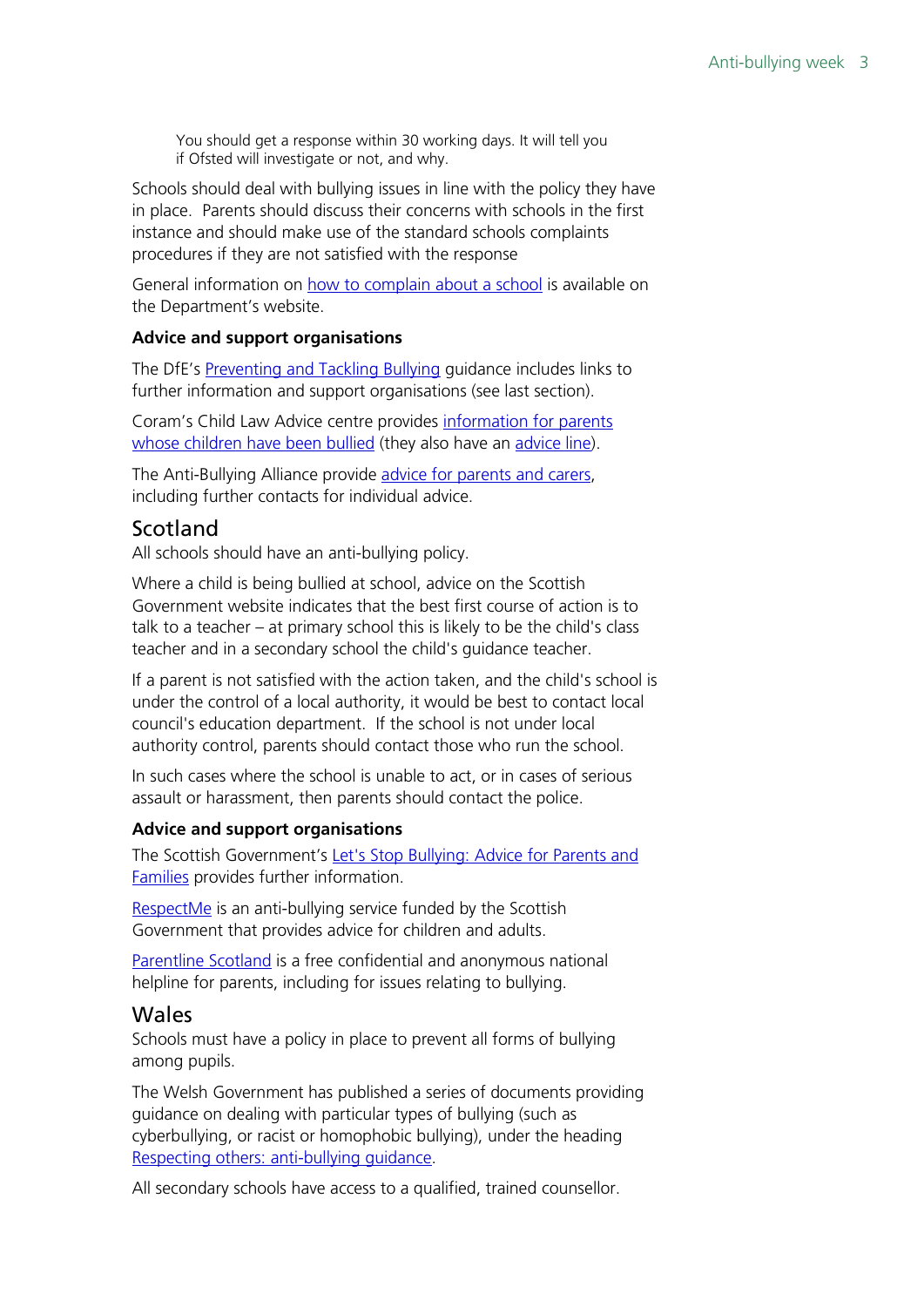Parents who are concerned that their child is being bullied should first discuss the matter with a teacher.

The main [Respecting Others](http://gov.wales/docs/dcells/publications/090119nafwc2303en.pdf) guidance provides guidance on succeeding steps parents should take if their feel their concerns are not being addressed:

- check the school anti-bullying policy to see if agreed procedures are being followed
- discuss your concerns with the parent governor or other parents
- make an appointment to meet the head teacher, keeping a record of the meeting
- if this does not help, write to the Chair of Governors, explaining your concerns and what you would like to see happen
- contact local or national parent support groups for advice
- contact the Director of Education for your authority, who will be able to ensure that the Governors respond to your concerns
- contact the Parentline Plus helpline for support and information at any of these stages
- in the last resort, write to the Minister for Education and Lifelong Learning.

## <span id="page-3-0"></span>Northern Ireland

All grant-aided schools are required to include, within their discipline policy, an anti-bullying policy which includes measures to prevent all forms of bullying among pupils.

Guidance for schools in developing effective anti-bullying policies is included in the Department of Education's publication ['Pastoral Care in](https://www.education-ni.gov.uk/publications/pastoral-care-schools-promoting-positive-behaviour)  Schools - [Promoting Positive Behaviour'.](https://www.education-ni.gov.uk/publications/pastoral-care-schools-promoting-positive-behaviour)

The NI Direct website provides information on [complaints about schools,](https://www.nidirect.gov.uk/articles/making-complaint-your-childs-school) which constituents who are concerned about their child's welfare may follow. Systems may vary slightly depending on the type of school involved, but broadly the succeeding stages are:

- Complain to the school (a teacher and/or the principal)
- Complain to the governing body
- Complain to school management (where relevant for example the local Education Authority or Council for Catholic Maintained Schools may provide an independent appeal stage)
- Raise the issue with the Northern Ireland Public Service [Ombudsman](https://nipso.org.uk/) (NIPSO)

Counselling services are provided in all post-primary schools.

The Department of Education provides funding to [Childline NI](https://www.nidirect.gov.uk/contacts/contacts-az/childline) to provide their helpline for children and young people who wish to talk to someone about any concerns or worries they may have, including fears about bullying.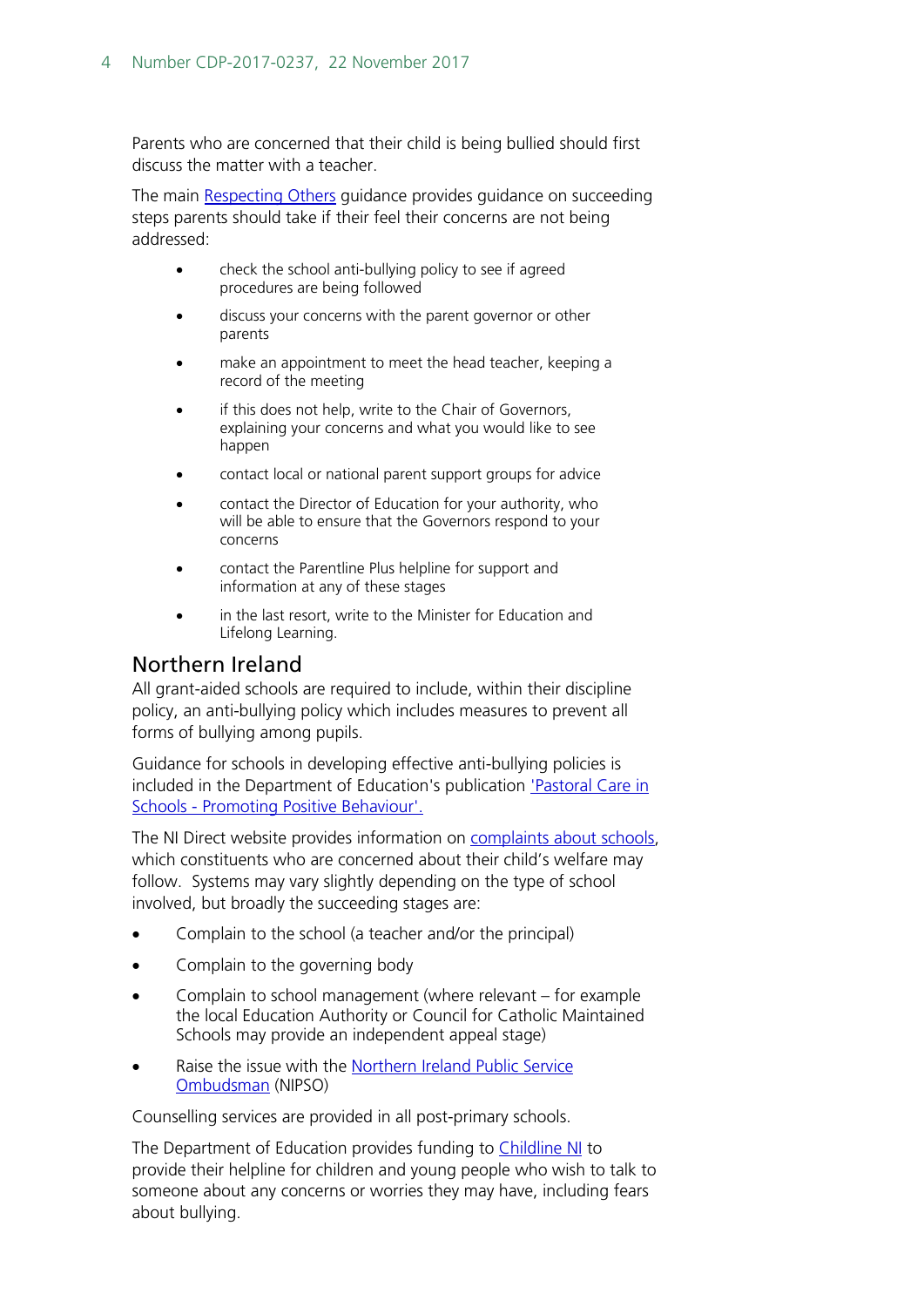The Department of Education website provides further information on [dealing with bullying,](https://www.education-ni.gov.uk/articles/dealing-bullying) including:

- What is Cyber Bullying [A Leaflet for Parents and Carers](https://www.education-ni.gov.uk/publications/what-cyber-bullying)
- [What is Bullying due to Race, Faith & Culture -](https://www.education-ni.gov.uk/publications/what-bullying-due-race-faith-and-culture) A Leaflet for [Parents and Carers](https://www.education-ni.gov.uk/publications/what-bullying-due-race-faith-and-culture)
- [Reporting Bullying Concerns to Your Child's School -](https://www.education-ni.gov.uk/publications/reporting-bullying-concerns-your-childs-school) A Leaflet for [Parents and Carers](https://www.education-ni.gov.uk/publications/reporting-bullying-concerns-your-childs-school)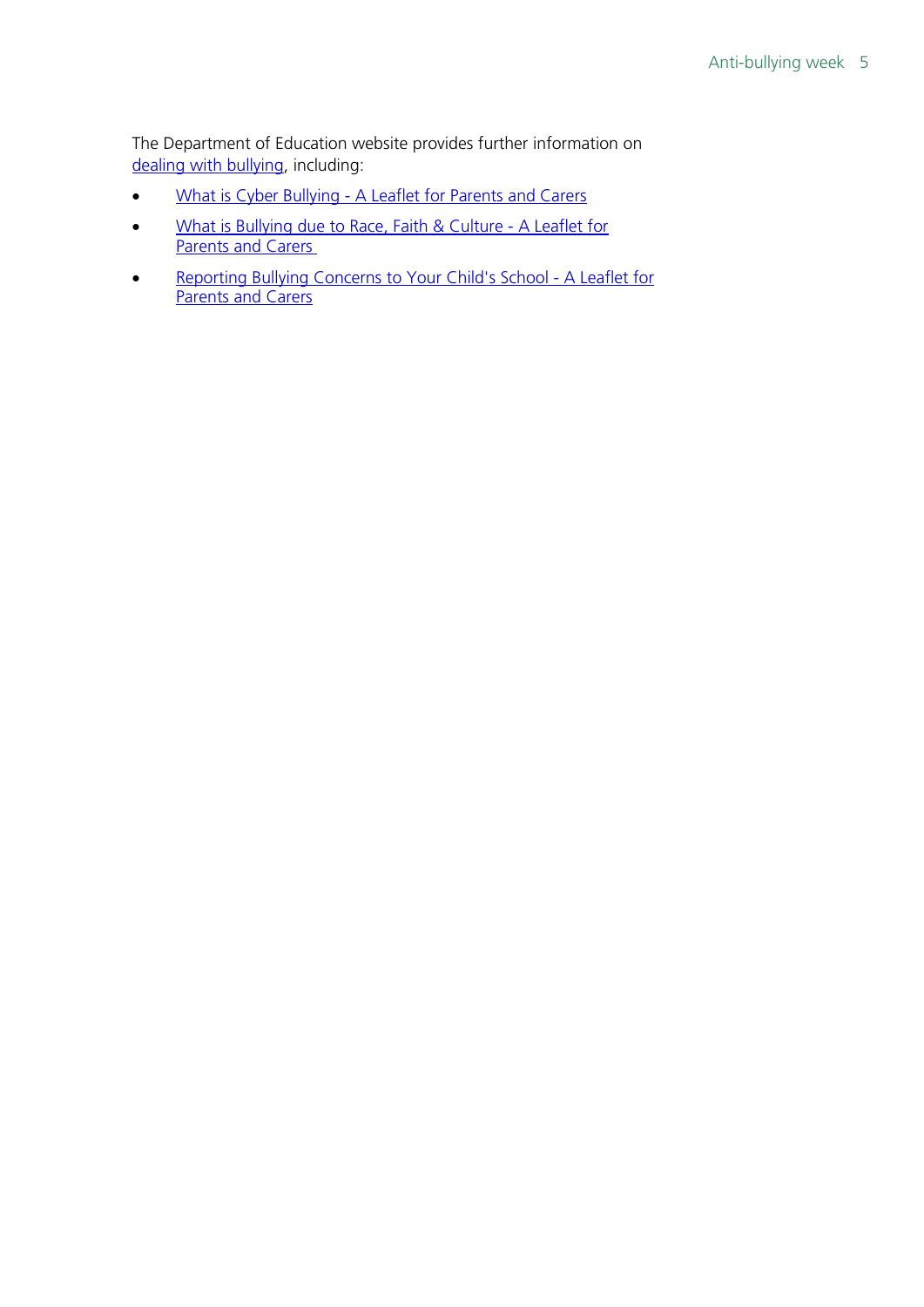## <span id="page-5-0"></span>2. Parliamentary material

## <span id="page-5-1"></span>2.1 Written Parliamentary Questions

#### [Internet: Safety](http://www.parliament.uk/written-questions-answers-statements/written-question/lords/2017-11-01/HL2778)

**Asked by:** Lord Alton of Liverpool | **Party:** Crossbench

To ask Her Majesty's Government, in the light of Key Principle 1 of their Internet Safety Strategy Green Paper, published on 11 October, that standards of behaviour online should match those offline, and the proposal that there should be a common framework for media standards, what steps they are taking to ensure that equivalent definitions of prohibited material are applied across different media platforms.

**Answering member:** Lord Ashton of Hyde | **Party:** Conservative Party | **Department:** Department for Digital, Culture, Media and Sport

We are currently consulting on the social media code of practice provided for by the Digital Economy Act (2017). The Act requires the code to address conduct that is bullying or insulting to users, or other behaviour that is likely to intimidate or humiliate. Through this code we hope to tackle some of the most pernicious, but legal, online behaviours, including trolling and abuse, that is often disproportionately targeted towards women.

Such abusive and threatening behaviour online is totally unacceptable. A number of criminal offences may be committed by those abusing others on social media and an action which is illegal offline is also illegal online.

Part 3 of the Digital Economy Act (2017) requires the Secretary of State to produce a report on the effectiveness of age verification measures 12 months after the powers come into force. This review will provide the opportunity to consider impact, identify gaps and consult on definitions used in this Part of the Act, including the definition of extreme pornography.

14 Nov 2017 | Written questions | Answered | House of Lords | HL2778

**Date tabled:** 01 Nov 2017 | **Date for answer:** 15 Nov 2017 | **Date answered:** 14 Nov 2017

#### [Internet: Safety](http://www.parliament.uk/written-questions-answers-statements/written-question/lords/2017-10-31/HL2765)

**Asked by:** Lord Alton of Liverpool | **Party:** Crossbench

To ask Her Majesty's Government how the Government's Internet Safety Strategy Green Paper, published on 11 October, addresses the issue of the anonymity of internet users.

**Answering member:** Lord Ashton of Hyde | **Party:** Conservative Party | **Department:** Department for Digital, Culture, Media and Sport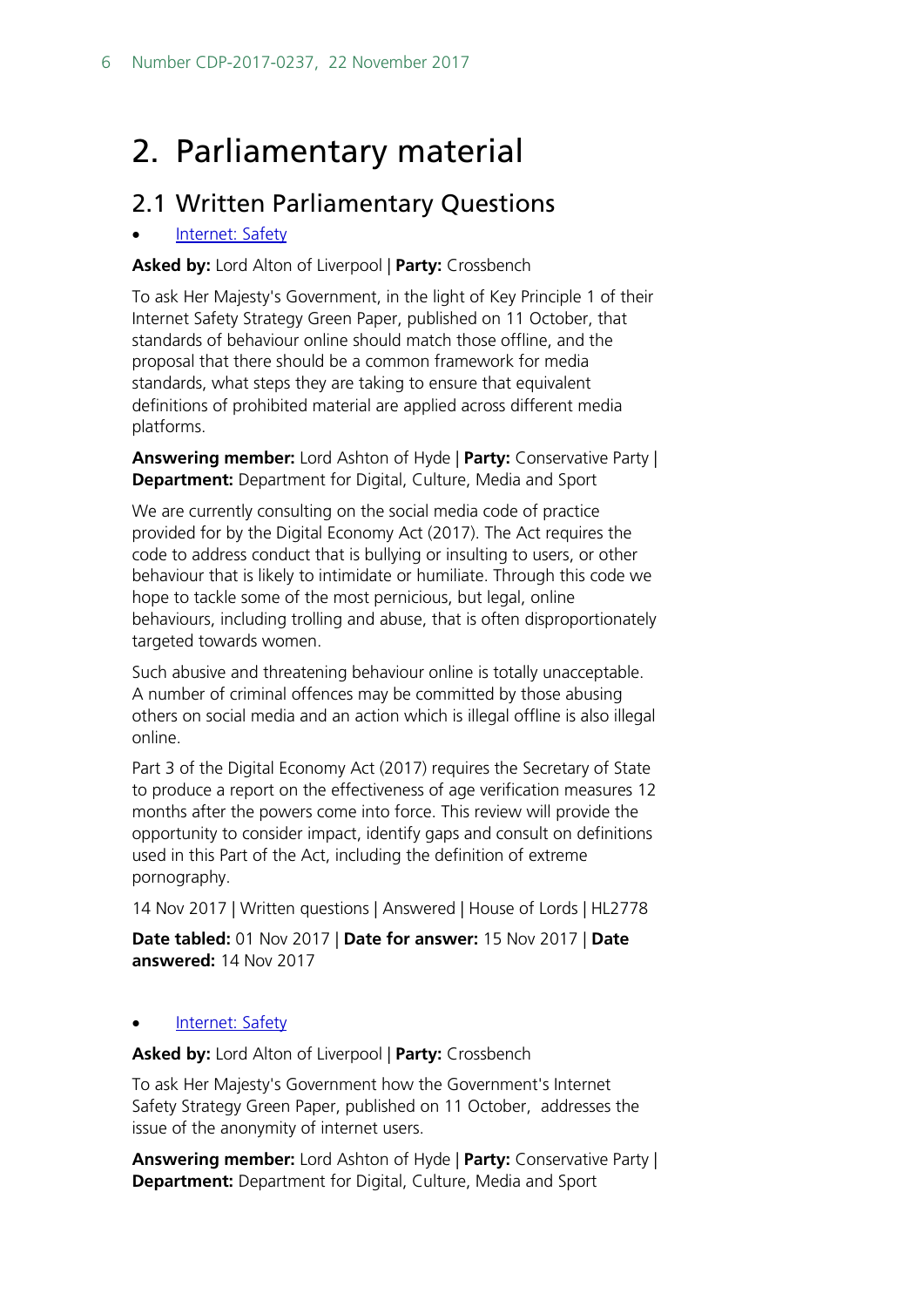The Internet Safety Strategy recognises that the Internet can facilitate abuse and harassment, and enables individuals to attack people anonymously and those they have never met. As part of the Strategy consultation, we are gathering information on users' experience of online abuse.

We are also consulting on the introduction of a code of practice, as laid out in the Digital Economy Act 2017. The Act requires that the code addresses conduct that involves bullying or insulting an individual online, or other behaviour likely to intimidate or humiliate the individual. Our online survey consultation specifically asks whether the code of practice should include steps to tackle those who use anonymous social media accounts to abuse others.

We will use the information gathered during our consultation to inform future policy development.

09 Nov 2017 | Written questions | Answered | House of Lords | HL2765

**Date tabled:** 31 Oct 2017 | **Date for answer:** 14 Nov 2017 | **Date answered:** 09 Nov 2017

#### • [Social Media: Bullying](http://www.parliament.uk/written-questions-answers-statements/written-question/lords/2017-10-25/HL2529)

**Asked by:** The Marquess of Lothian | **Party:** Conservative Party

To ask Her Majesty's Government what actions they are taking, or are planning to take, to stop the rise in malicious communications via social media.

**Answering member:** Lord Ashton of Hyde | **Party:** Conservative Party | **Department:** Department for Digital, Culture, Media and Sport

We are currently consulting on introducing a social media code of practice as part of the Internet Safety Strategy which was published on 11 October.

As laid out in the Digital Economy Act 2017, the code will seek to ensure that providers offer adequate online safety policies, introduce minimum standards and metrics and ensure regular review and monitoring. Government will continue to consult with stakeholders in the tech industry on the details of the code of practice before its introduction in 2018.

More broadly, the Government published the Hate Crime Action Plan in July 2016 to drive forward action to tackle hate crime. This action includes the recent announcement of the creation of a national online hate crime hub.

07 Nov 2017 | Written questions | Answered | House of Lords | HL2529

#### • [Internet: Bullying](http://www.parliament.uk/written-questions-answers-statements/written-question/commons/2017-10-26/109803)

**Asked by:** Byrne, Liam | **Party:** Labour Party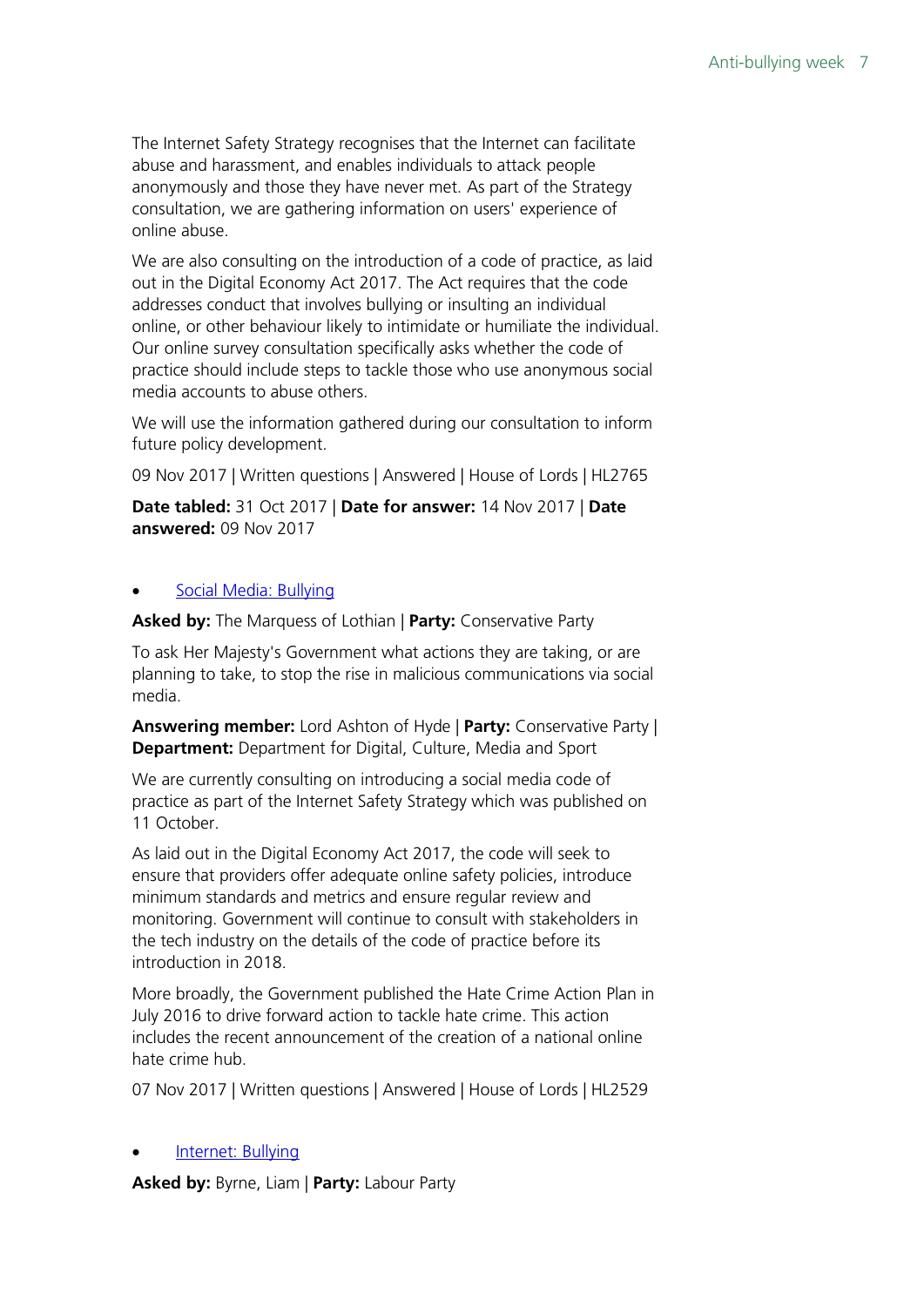To ask the Secretary of State for Digital, Culture, Media and Sport, what steps her Department is taking to evaluate the impact, effectiveness and sustainability of the anti-bullying training that Facebook is planning to fund.

**Answering member:** Matt Hancock | **Party:** Conservative Party | **Department:** Department for Digital, Culture, Media and Sport

We warmly welcome Facebook's digital safety ambassador scheme, in partnership with the Diana award and Childnet International which aims to provide anti-bullying training for one young person in each UK school. This scheme is a private initiative. The Department for Digital, Culture, Media and Sport will not be making any evaluation or producing any sponsorship material for the scheme.

03 Nov 2017 | Written questions | Answered | House of Commons | 109803

**Date tabled:** 26 Oct 2017 | **Date for answer:** 30 Oct 2017 | **Date answered:** 03 Nov 2017

#### [Pupils: Bullying](http://www.parliament.uk/written-questions-answers-statements/written-question/commons/2017-10-31/901617)

**Asked by:** West, Catherine | **Party:** Labour Party

To ask the Secretary of State for Education, what recent assessment she has made of trends in the level of homophobic, biphobic and transphobic bullying in schools.

**Answering member:** Nick Gibb | **Party:** Conservative Party | **Department:** Department for Education

In July we published our omnibus survey of pupils and their parents. 17% of pupils said they had seen someone being bullied, at least monthly, because "they are, or someone says they are, gay, lesbian or bisexual". 5% said the same "because they are, or someone says, they are transgender".

We are not able to assess trends as this was the first time these questions were included. We plan to repeat this annually.

06 Nov 2017 | Written questions | Answered | House of Commons | 901617

**Date tabled:** 31 Oct 2017 | **Date for answer:** 06 Nov 2017 | **Date answered:** 06 Nov 2017

#### • [Pupils: Bullying](http://www.parliament.uk/written-questions-answers-statements/written-question/commons/2017-09-12/10107)

**Asked by:** Timms, Stephen | **Party:** Labour Party

To ask the Secretary of State for Education, what recent assessment she has made of trends in the level of bullying in (a) primary and (b) secondary schools since 2010.

**Answering member:** Nick Gibb | **Party:** Conservative Party | **Department:** Department for Education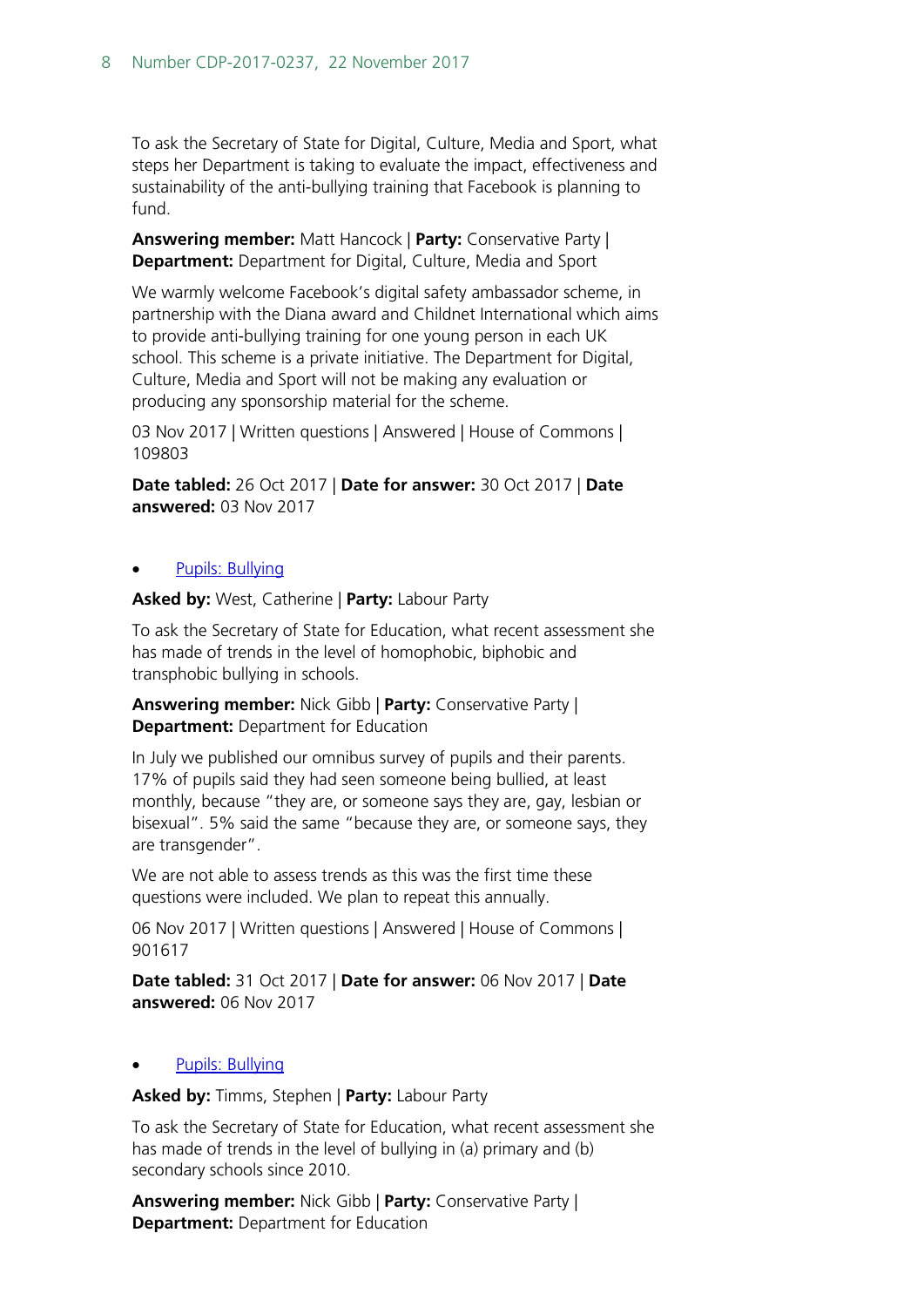Our most recent assessments of the levels of bullying in schools were published in July this year within The National Foundation for Educational Research (NFER) Teacher Voice Survey and the Omnibus Survey of Pupils and their Parents / Carers.

Questions in the [NFER Teacher Voice Omnibus](https://www.gov.uk/government/uploads/system/uploads/attachment_data/file/625908/NFER_Teacher_Voice_report_November_2016.pdf) and a senior leader booster survey found that for each type of bullying asked about, the majority of respondents said they had rarely or never seen them occurring amongst pupils over the previous 12 months. This ranged from 73% of respondents saying they had rarely or never seen bullying based on sexist or sexual language, to 94% of respondents who said they had rarely or never seen anti-Semitic bullying. The most commonly observed form of bullying was sexist/related to sexual language with 27% reporting seeing it 'sometimes', 'often' or 'very often'. For all types of bullying asked about in the survey, the proportion of respondents saying they had seen or received reports of them occurring in the last 12 months was higher in secondary schools than primary schools.

The Department's [Omnibus Survey of Pupils and their Parents/Carers](https://www.gov.uk/government/uploads/system/uploads/attachment_data/file/626068/PPC_Omnibus_Wave_2_Report.pdf) found that nearly half of pupils (45%) said they had been bullied at least once in the past year. This survey did not cover primary age pupils.

Although we plan to ask these questions on an annual basis going forward, this was the first time these surveys have asked about levels of bullying and so we do not have comparable data to assess trends.

However, a separate survey published in 2015 - [wave 2 results from the](https://www.gov.uk/government/publications/bullying-evidence-from-lsype2-wave-2)  [Longitudinal Study of Young People in England 2 \(](https://www.gov.uk/government/publications/bullying-evidence-from-lsype2-wave-2)LSYPE 2) - compared bullying among two cohorts of 14 year olds (year 10) from 2004 and 2014. It found that 30,000 fewer people in year 10 said they had been bullied in the last twelve months - a drop from 41% in 2004 to 36% in 2014. The analysis of later LSYPE2 waves will also include bullying figures. These findings will be published when the analysis is complete and quality assured.

09 Oct 2017 | Written questions | Answered | House of Commons | 10107

**Date tabled:** 12 Sep 2017 | **Date for answer:** 09 Oct 2017 | **Date answered:** 09 Oct 2017

#### • [Schools: Hate Crime](http://www.parliament.uk/written-questions-answers-statements/written-question/commons/2017-09-04/7203)

**Asked by:** Siddiq, Tulip | **Party:** Labour Party

To ask the Secretary of State for Education, what training is available for teachers to handle or report hate crime in schools.

**Answering member:** Nick Gibb | **Party:** Conservative Party | **Department: Department for Education** 

The Government's Educate Against Hate website, which aims to provide high quality resources to teachers, contains resources from the Crown Prosecution Service to help explore and challenge homophobic and transphobic bullying and hate crime.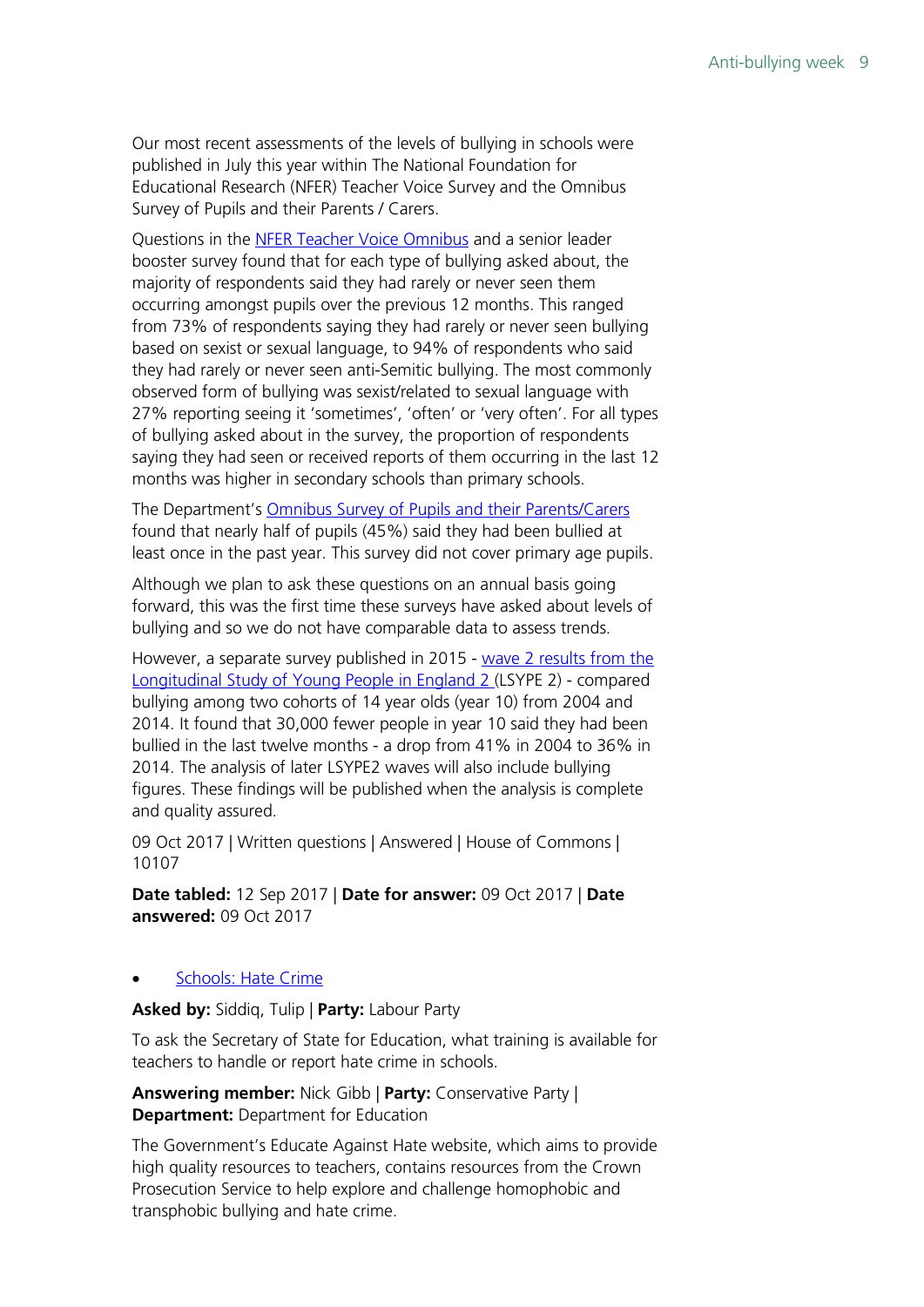#### [http://www.cps.gov.uk/northwest/working\\_with\\_you/hate\\_crime\\_school](http://www.cps.gov.uk/northwest/working_with_you/hate_crime_schools_project/) [s\\_project/.](http://www.cps.gov.uk/northwest/working_with_you/hate_crime_schools_project/)

The Teachers' Standards set out the personal and professional conduct expected of all teachers. These include; having regard to the need to safeguard pupils' wellbeing, showing tolerance of and respect for the rights of others, not undermining fundamental British values, including democracy, the rule of law, individual liberty and mutual respect, and tolerance of those with different faiths and beliefs.

All providers of initial teacher training (ITT) must comply with the statutory criteria, and guidance accompanying these criteria makes it clear that ITT providers have a duty to have 'due regard to the need to prevent people from being drawn into terrorism' (CTSA 2015). In exercising this duty, ITT providers will ensure that all trainee teachers are appropriately trained in the Prevent duty.

13 Sep 2017 | Written questions | Answered | House of Commons | 7203

**Date tabled:** 04 Sep 2017 | **Date for answer:** 06 Sep 2017 | **Date answered:** 13 Sep 2017

#### • [Pupils: Bullying](http://www.parliament.uk/written-questions-answers-statements/written-question/commons/2017-07-20/6636)

**Asked by:** Moran, Layla | **Party:** Liberal Democrats

To ask the Secretary of State for Education, what steps she is taking to tackle bullying in schools on the basis of (a) gender, (b) sexuality, (c) gender identity and (d) gender expression.

**Answering member:** Nick Gibb | **Party:** Conservative Party | **Department:** Department for Education

The Government is clear that all forms of bullying, for whatever reason, is unacceptable and should not be tolerated in our schools.

All schools are required by law to have a behaviour policy with measures to prevent bullying among pupils. Schools develop their own antibullying strategies and are held to account for their effectiveness through Ofsted.

The Public Sector Equality Duty requires public bodies, including schools, to have due regard to the need to eliminate unlawful discrimination, harassment, victimisation and any other conduct prohibited by the Equalities Act. Public sector bodies must also advance equality of opportunity between people who share a protected characteristic and people who do not share it and foster good relations between people who share a protected characteristic and people who do not share it.

In response to the Women and Equalities Select Committee inquiry into sexual harassment and sexual violence in schools, we have collected additional data on different types of bullying through pupil, parent and teacher voice surveys. The 'Pupils and their parents or carers omnibus survey wave 2' and 'Teacher voice omnibus: November 2016 survey' results were published in July 2017. They can be found at: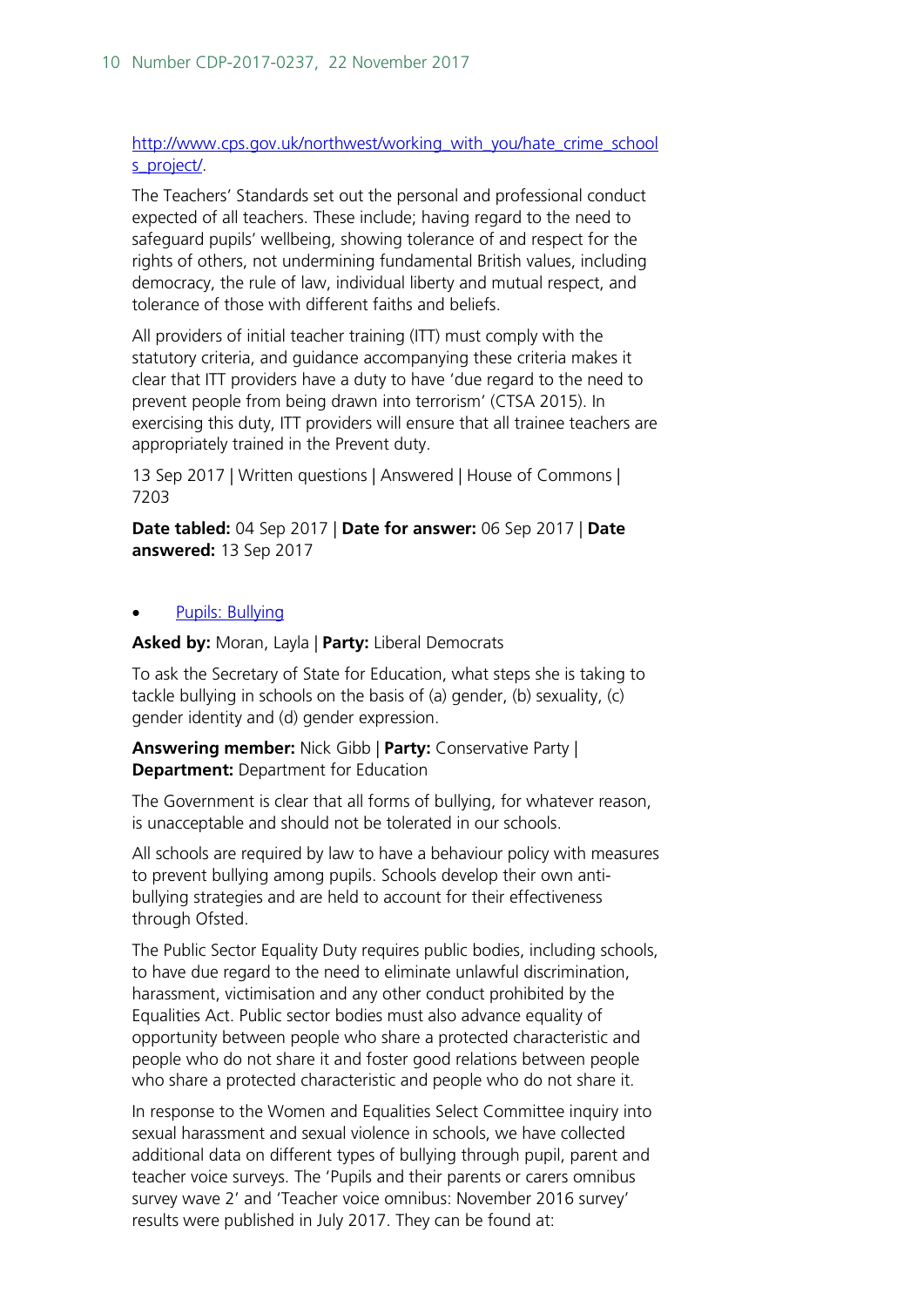[https://www.gov.uk/government/publications/pupils-and-their-parents](https://www.gov.uk/government/publications/pupils-and-their-parents-or-carers-omnibus-wave-1-survey)[or-carers-omnibus-wave-1-survey.](https://www.gov.uk/government/publications/pupils-and-their-parents-or-carers-omnibus-wave-1-survey)

[https://www.gov.uk/government/publications/teacher-voice-omnibus](https://www.gov.uk/government/publications/teacher-voice-omnibus-november-2016-survey-dfe-questions)[november-2016-survey-dfe-questions.](https://www.gov.uk/government/publications/teacher-voice-omnibus-november-2016-survey-dfe-questions)

We have also published updated bullying guidance for schools, which makes it clear that incidents of sexual harassment should be covered by school bullying policies.

The Department acknowledges that individuals who are, or perceived to be, LGBT, are disproportionately affected by bullying. Bullying can have a negative effect on individuals, blighting their education and damaging their mental health.

In September 2016, the Government Equalities Office announced a £3.0 million programme from 2016-2019 to prevent and address homophobic, biphobic and transphobic bullying in a sustainable way. This programme focuses on primary and secondary schools in England which currently have no, or ineffective, measures in place.

Additionally, the Government is also talking directly to young people to challenge attitudes about abuse and consent. This year the Home Office launched the third phase of their campaign 'Disrespect NoBody', which aims to prevent the onset of domestic violence in adults by challenging attitudes and behaviour amongst teenage boys and girls and which emphasises that abuse in relationships is unacceptable.

09 Sep 2017 | Written questions | Answered | House of Commons | 6636

**Date tabled:** 20 Jul 2017 | **Date for answer:** 05 Sep 2017 | **Date answered:** 09 Sep 2017

#### • [Schools: Hate Crime](http://www.parliament.uk/written-questions-answers-statements/written-question/commons/2017-07-06/3599)

**Asked by:** Turley, Anna | **Party:** Labour Party · Cooperative Party

To ask the Secretary of State for Education, what systems are in place for schools reporting hate incidents occurring in the classroom.

**Answering member:** Nick Gibb | **Party:** Conservative Party | **Department: Department for Education** 

Schools are required by law to have behaviour and safeguarding policies. Schools should record and deal with incidents according to those policies and are held to account for how they do so by Ofsted. The Department for Education's statutory safeguarding guidance, 'Keeping children safe in education' (September 2016), is clear that if staff have any concerns about a child, or think that the child is in danger, they should speak to the school's designated safeguarding lead.

The Department's 'Preventing and Tackling Bullying' guidance (July 2017) sets out that some types of harassing or threatening behaviour or communications could constitute a criminal offence. When school staff feel that an offence may have been committed, they should seek assistance from the police.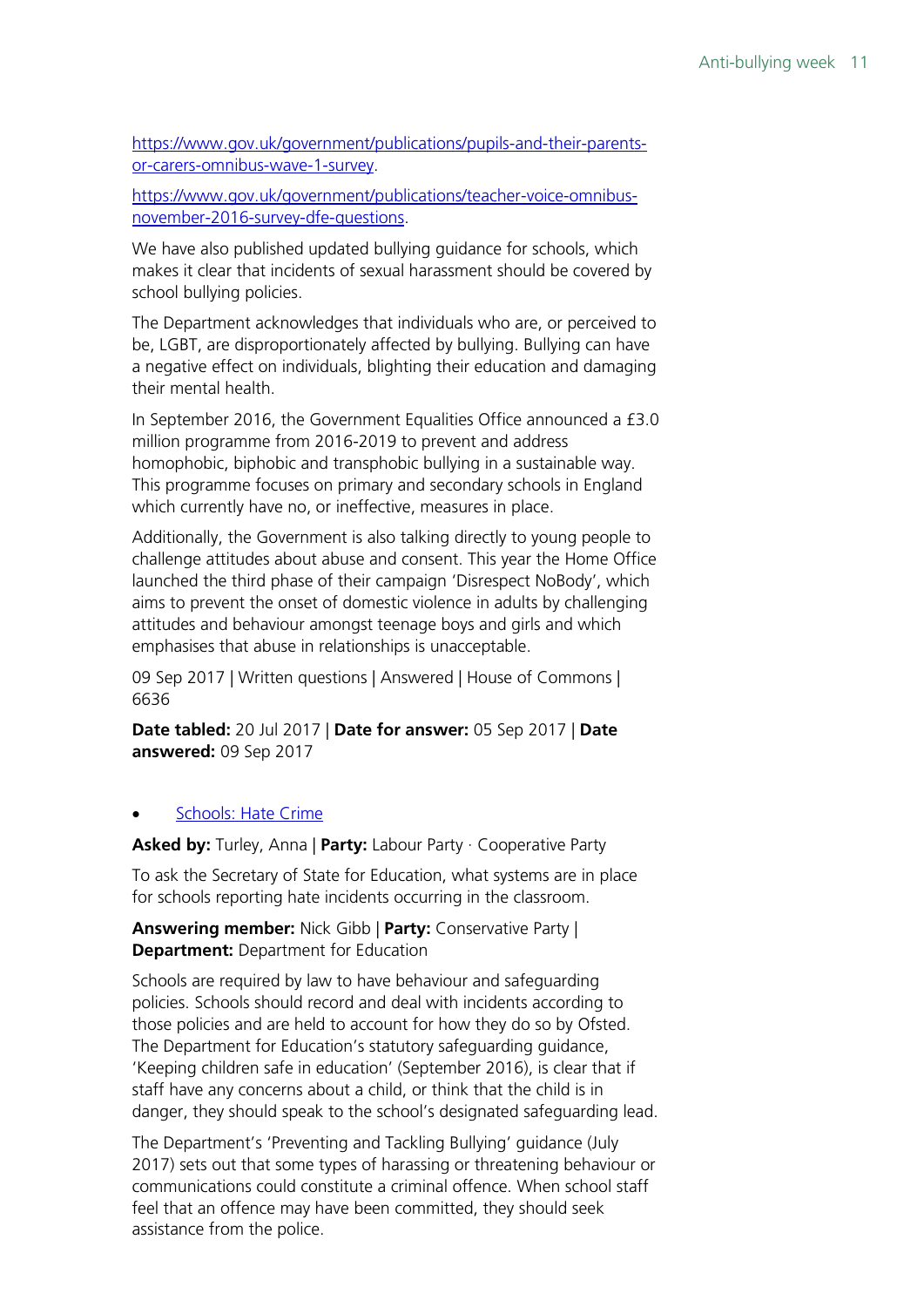12 Jul 2017 | Written questions | Answered | House of Commons | 3599

**Date tabled:** 06 Jul 2017 | **Date for answer:** 11 Jul 2017 | **Date answered:** 12 Jul 2017

#### **[Speaker's Commission On Digital Democracy](http://www.parliament.uk/written-questions-answers-statements/written-question/commons/2017-02-22/65031)**

**Asked by:** Smith, Cat | **Party:** Labour Party

To ask the Secretary of State for Culture, Media and Sport, with reference to the recommendations of the WebRoots Democracy report, Democracy 2.0: Hitting refresh on the Digital Democracy Commission, published on 26 January 2017, whether the Government plans to commission a review on the widespread internet abuse of politicians and citizens online; and what steps her Department is taking to ensure that (a) young people leave school digitally literate and (b) adults of all ages are educated in digital literacy.

**Answering member:** Matt Hancock | **Party:** Conservative Party | **Department:** Department for Culture, Media and Sport

We announced on 27 February that we would lead a cross-Government initiative on internet safety. We will be convening a series of round-table discussions with social media companies, technology firms, young people, charities and mental health experts to examine online risks and how to tackle them. The round tables are also expected to examine concerns around issues like trolling and other aggressive behaviour which impact on politicians and citizens more generally.

The Department for Education (DfE) launched the new computing curriculum, includes digital literacy, in September 2014. DfE has provided additional funding for digital skills through The Good Things Foundation, funding 680,000 people since 2014.

Government is also introducing a digital entitlement to ensure that publicly funded digital training to people who are over the age of 19 and do not have such skills.

02 Mar 2017 | Written questions | Answered | House of Commons | 65031

**Date tabled:** 22 Feb 2017 | **Date for answer:** 24 Feb 2017 | **Date answered:** 02 Mar 2017

#### • [Schools: Homophobia](http://www.parliament.uk/written-questions-answers-statements/written-question/lords/2017-02-09/HL5407)

**Asked by:** Lord Scriven | **Party:** Liberal Democrats

To ask Her Majesty's Government how many incidents of homophobic and transphobic bullying were recorded last year in schools broken down by region.

**Answering member:** Lord Nash | **Party:** Conservative Party | **Department: Department for Education**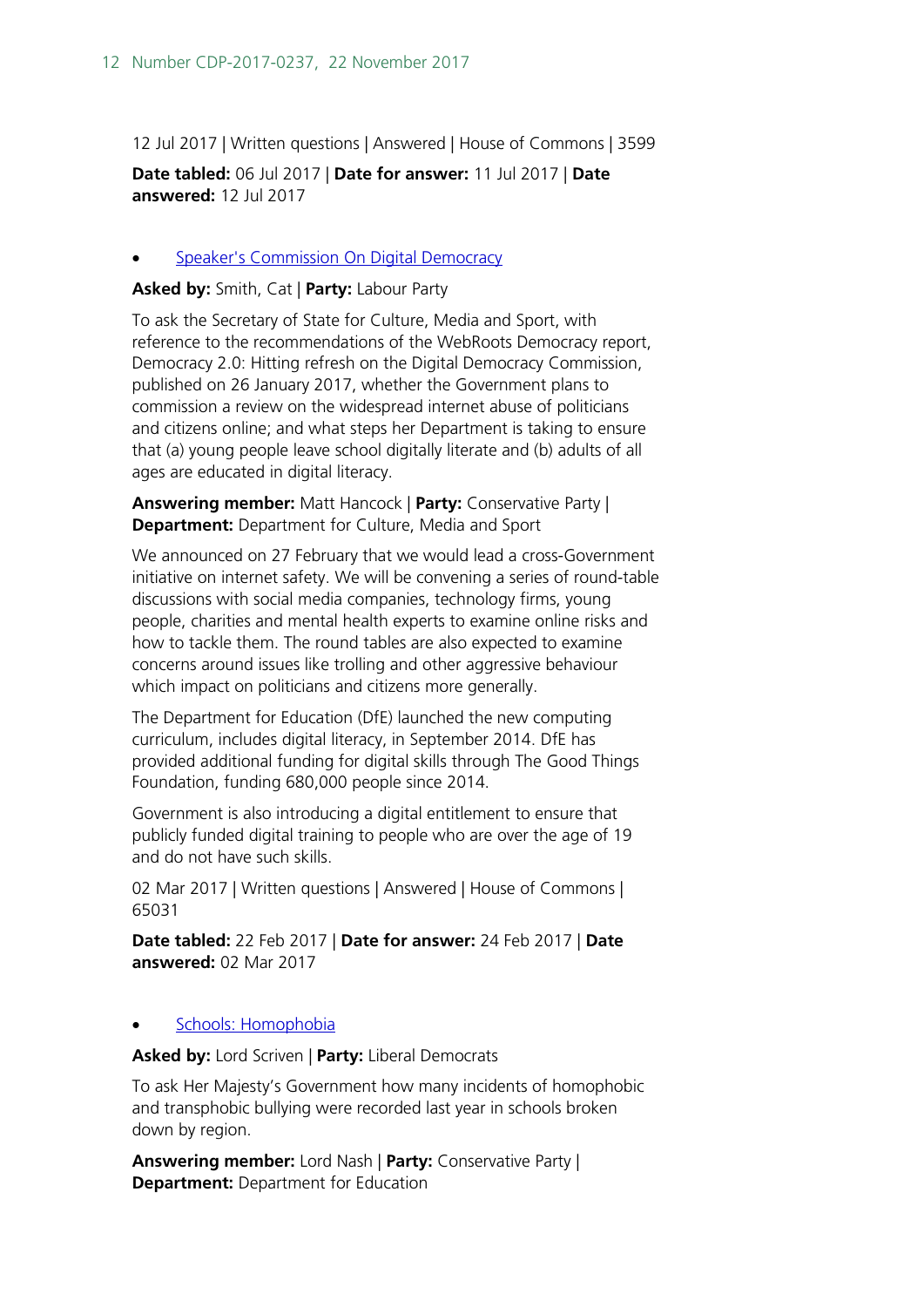The Government does not hold information on the number of cases of homophobic bullying recorded in schools. The recording of instances of bullying is managed locally by schools.

We are examining the overall prevalence of a range of bullying types, including homophobic, biphobic, and transphobic bullying, through surveys such as the National Foundation for Educational Research (NFER) Teacher Voice and the Pupil and Parent/Carer omnibus surveys, which will report later this year.

We are committed to promoting LGBT equality, including amongst young people. We are currently investing £3million in a three-year programme to prevent and address homophobic, biphobic and transphobic bullying in schools.

22 Feb 2017 | Written questions | Answered | House of Lords | HL5407

**Date tabled:** 09 Feb 2017 | **Date for answer:** 23 Feb 2017 | **Date answered:** 22 Feb 2017

#### • [Pupils: Bullying](http://www.parliament.uk/written-questions-answers-statements/written-question/commons/2017-02-07/63383)

**Asked by:** Hayes, Helen | **Party:** Labour Party

To ask the Minister for Women and Equalities, what steps the Government Equalities Office is taking to ensure that schools are safe spaces for children and young people to learn without the threat of (a) sexual bullying, (b) LGBT bullying and (c) harassment.

**Answering member:** Caroline Dinenage | **Party:** Conservative Party | **Department:** Women and Equalities

Protecting women and girls from violence is a key priority for this Government.

Working with partners like the PSHE Association, we are ensuring schools have access to safe, effective and high quality resources for teaching about healthy relationships. In February 2016 we launched "Disrespect Nobody", the second phase of the teen relationship abuse campaign, encouraging teens to rethink their views on violence, controlling behaviour and consent. This followed on from the acclaimed 'This is Abuse' campaign.

Homophobic, biphobic and transphobic bullying is unacceptable and the Government is committed to tackling it.

The Government Equalities Office has launched a £3m programme to invest in charities that are working to prevent and address homophobic, biphobic and transphobic bullying in schools in England.

14 Feb 2017 | Written questions | Answered | House of Commons | 63383

**Date tabled:** 07 Feb 2017 | **Date for answer:** 09 Feb 2017 | **Date answered:** 14 Feb 2017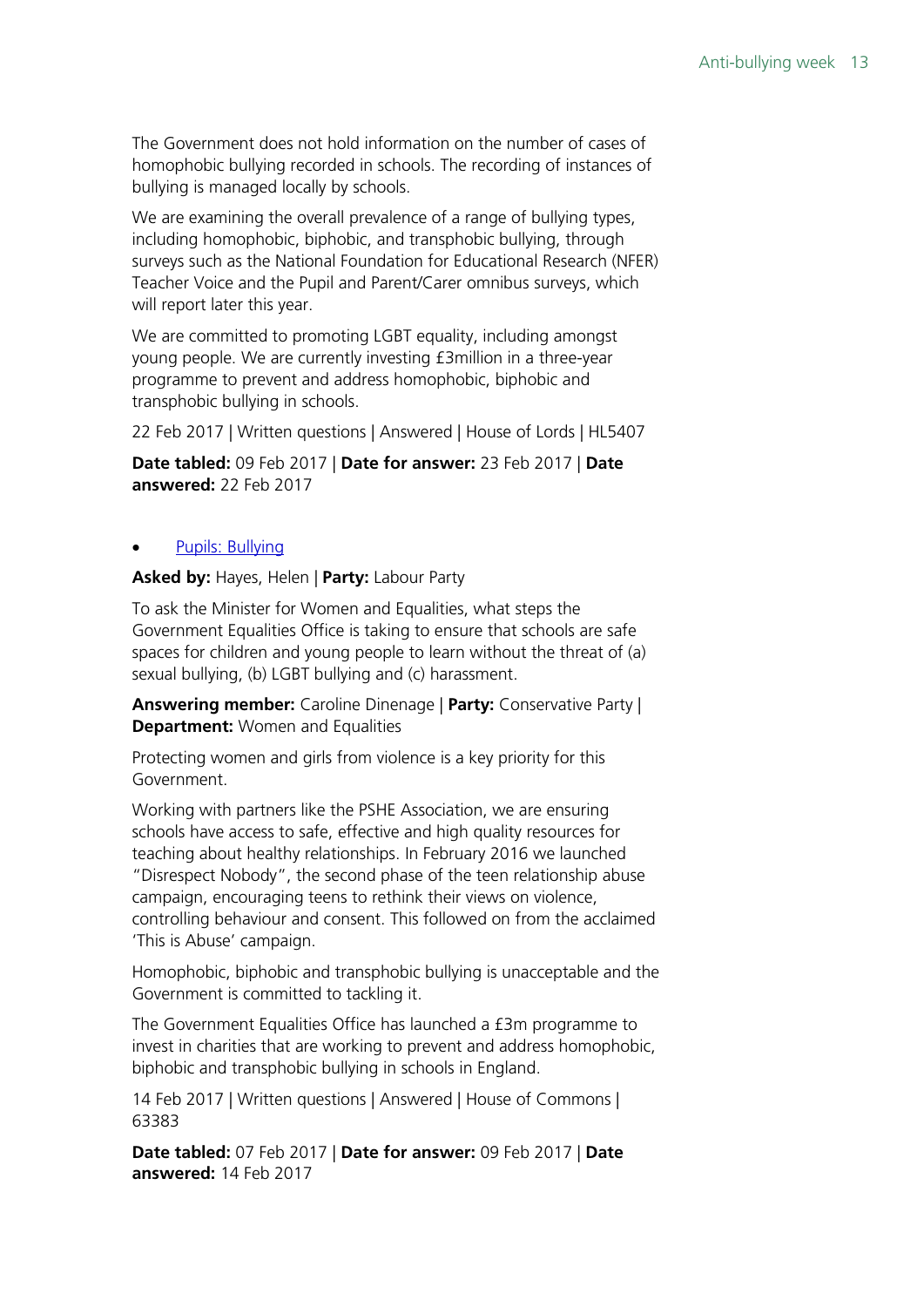#### • [Schools: Homophobia](http://www.parliament.uk/written-questions-answers-statements/written-question/lords/2017-02-02/HL5200)

#### **Asked by:** Lord Watson of Invergowrie | **Party:** Labour Party

To ask Her Majesty's Government, further to the Written Answer by Lord Nash on 1 February (HL5039), how far their three-year programme to prevent and address homophobic, biphobic and transphobic bullying in schools has progressed; whether an action plan for the programme has been published; on what basis (1) local authorities, (2) academy chains, and (3) individual schools, have been contacted to seek information about their experience of such bullying; and how the programme funds are being spent.

#### **Answering member:** Lord Nash | **Party:** Conservative Party | **Department:** Department for Education

The Government announced a £2.8m investment in tackling homophobic, biphobic and transphobic (HBT) bullying in September 2016. This followed the successful completion of a £2m pilot programme last year. Since we announced this programme, a further £0.2m has been allocated in order to enable more robust evaluation and quality assurance of the programme. This brings the total to £3.0m.

Six grantee organisations were selected through open competition to deliver innovative schemes to tackle HBT bullying in schools which have no or ineffective measures in place. These were: Barnardo's, LGBT Consortium, Metro Charity, National Children's Bureau, Proud Trust and Stonewall. The Government has also contracted with the PSHE Association to quality assure the resources produced as part of the programme and Sheffield Hallam University to assess the impact of the programme. The funding for the programme is split between these organisations.

Since September, the six grantees have been further developing their implementation plans and they have been registering schools to be part of the programme. The aim is that the grantees will start working with schools during 2017. An action plan for the current programme has not been published and we do not intend to do so. We published the evidence from the pilot programme on GOV.UK in July 2016. A report demonstrating the evidence from, and the impact of, the current programme will be published after this programme concludes in 2019.

The Government has used a wide variety of evidence to inform its decision to tackle HBT bullying, including external research and the evidence from the 2015-2016 pilot programme. The organisations funded through the programme have been and will continue to be in regular contact with local authorities, academy chains and individual schools as they are recruiting schools.

09 Feb 2017 | Written questions | Answered | House of Lords | HL5200

**Date tabled:** 02 Feb 2017 | **Date for answer:** 16 Feb 2017 | **Date answered:** 09 Feb 2017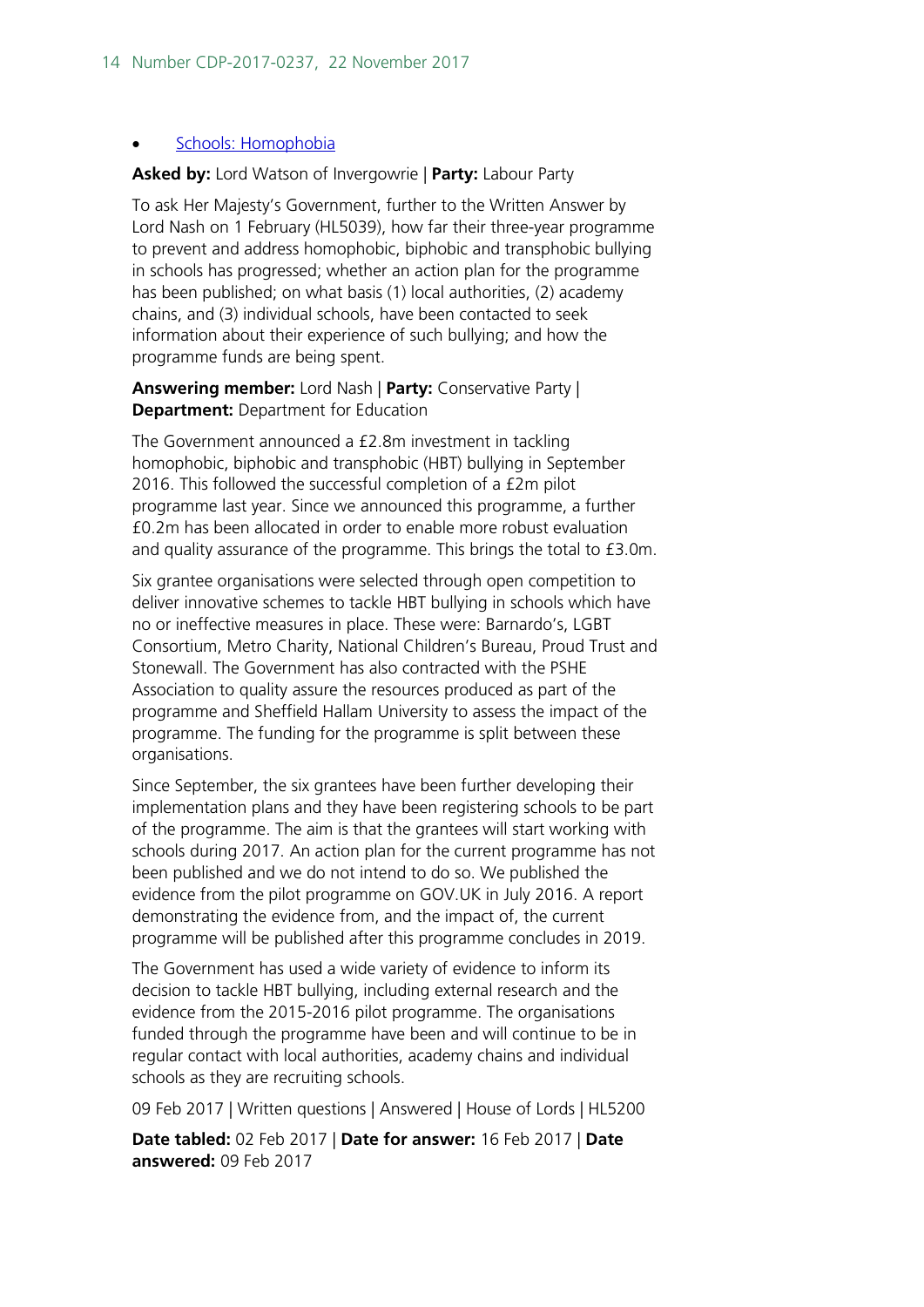#### • [Children: Internet](http://www.parliament.uk/written-questions-answers-statements/written-question/lords/2017-01-10/HL4545)

#### **Asked by:** The Marquess of Lothian | **Party:** Conservative Party

To ask Her Majesty's Government what steps they are taking to implement the recommendations of the Children's Commissioner, made on 4 January, that the rights of children online are upheld, including through the creation of a digital ombudsman and the inclusion of digital citizenship in the national curriculum.

**Answering member:** Lord Nash | **Party:** Conservative Party | **Department:** Department for Education

The Department welcomes the work of the Children's Commissioner on this important area. We will carefully consider this report as part of our ongoing work to make the internet a safer place for children.

The Department for Education is part of the UK Council for Child Internet Safety (UKCCIS), a group of more than 200 organisations established in 2010 drawn from across government, industry, law enforcement, academia, parenting and charity sectors which work in partnership to keep children safe online. The group is chaired by three Government ministers: the Parliamentary Under Secretary of State for Sport, Tourism and Heritage, the Minister for Vulnerability, Safeguarding and Countering Extremism and the Minister of State for Vulnerable Children and Families.

UKCCIS has produced advice for schools and colleges on responding to incidents of sexting and guidance for school governors to help them support their school leaders to keep children safe online. Other UKCCIS achievements include the roll-out of free, family-friendly ISP level filters and the deployment of friendly Wi-Fi filtering in public spaces.

All schools are required to teach a balanced and broadly based curriculum that promotes the spiritual, moral, cultural, mental and physical development of pupils, and prepares them for the opportunities, responsibilities and experiences of later life. Maintained schools have to follow the new National Curriculum, which, from September 2014 has focused on essential knowledge, allowing teachers and schools to use their professional judgement to ensure the school curriculum meets the needs of their pupils. The computing curriculum covers e-safety at all four Key Stages, and was developed with input from e-safety experts including Childnet, NSPCC and the UK Safer Internet Centre. There is progression in the content across the four Key Stages to reflect the different and escalating risks that young people face as they get older.

However, this is only part of the wider school curriculum. Schools have more freedom to teach subjects or topics, such as digital citizenship, beyond the prescribed curriculum to ensure that children receive a rounded education. Teachers also have access to a wide range of high quality resources produced by experts including advice published by the PSHE Association, the Sex Education Forum, and Brook. These address changes in technology and legislation since 2000, in particular equipping teachers to help protect children and young people from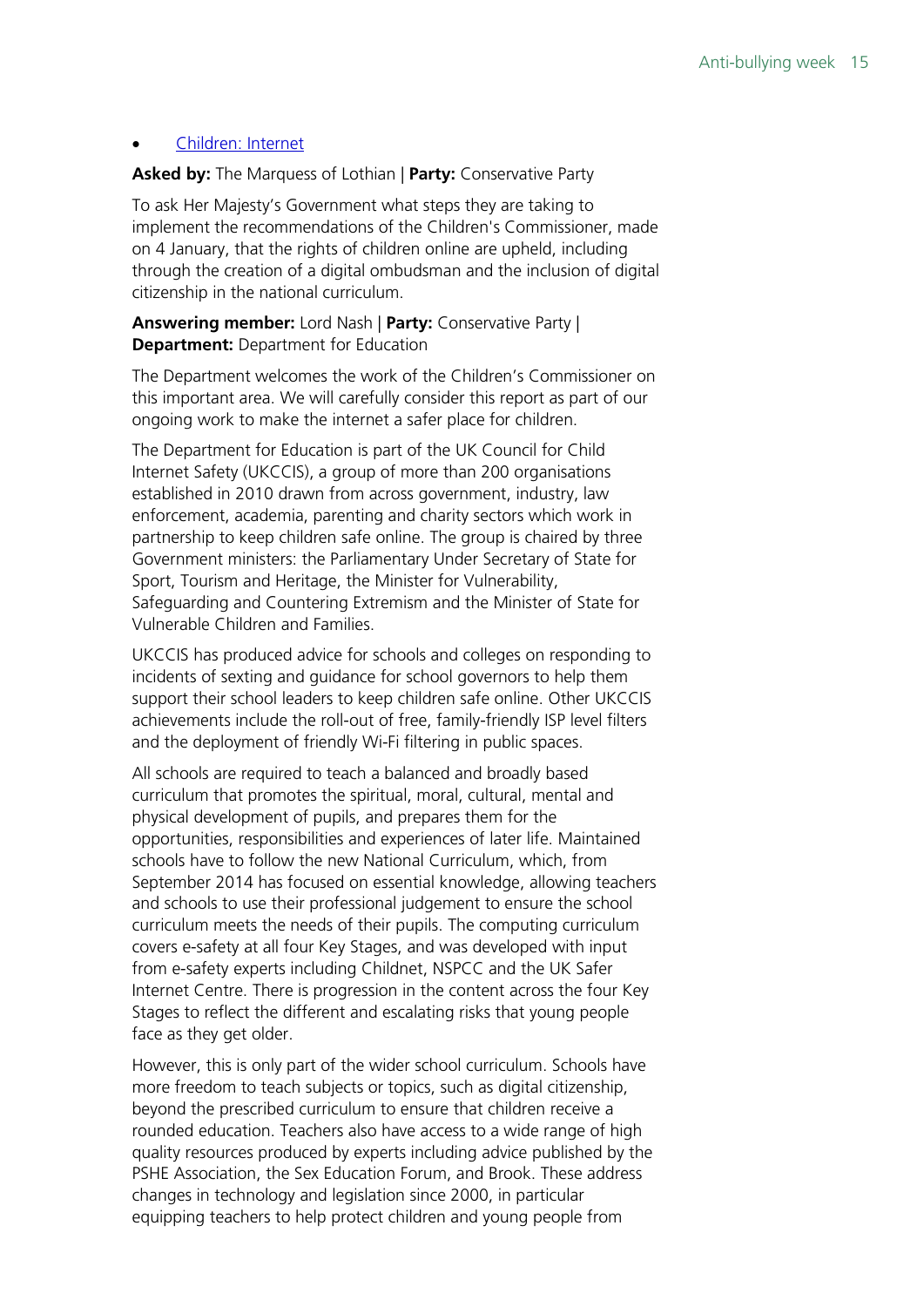inappropriate online content, and from online bullying, harassment and exploitation.

24 Jan 2017 | Written questions | Answered | House of Lords | HL4545

**Date tabled:** 10 Jan 2017 | **Date for answer:** 24 Jan 2017 | **Date answered:** 24 Jan 2017

#### • [Social Media: Harassment](http://www.parliament.uk/written-questions-answers-statements/written-question/commons/2017-01-06/58706)

**Asked by:** Turley, Anna | **Party:** Labour Party · Cooperative Party

To ask the Secretary of State for Health, what assessment he has made of the effect on the mental, physical and general health of users of social media platforms of online abusive content.

**Answering member:** Nicola Blackwood | **Party:** Conservative Party | **Department:** Department of Health

We have made significant assessments of existing research and evidence on the effects of people, especially children and young people, of using social media platforms of online abusive content.

Research has shown that the increasing time children and young people spend online may impact their social and emotional well-being. Tackling the full impact of social media platforms on the lives and mental health of its users requires a cross-Government approach working collaboratively across sectors and with the online media organisations. We are therefore working with other Government Departments including the Department of Education and the Department of Culture Media and Sport, the latter of which governs the UK Council for Child and Internet Safety, which has set up a Digital Resilience Working Group.

However, we believe not enough research is available in this area which is why, following the Chief Medical Officer's recommendation, we have commissioned a new prevalence study of mental ill health in 2-19 year olds. This is the first since 2004 and the first to include cyber bullying and social media. It is due to report in 2018.

11 Jan 2017 | Written questions | Answered | House of Commons | 58706

**Date tabled:** 06 Jan 2017 | **Date for answer:** 11 Jan 2017 | **Date answered:** 11 Jan 2017

#### • [LGBT People: Bullying](http://www.parliament.uk/written-questions-answers-statements/written-question/commons/2016-12-06/56245)

**Asked by:** Andrew, Stuart | **Party:** Conservative Party

To ask the Minister for Women and Equalities, what recent steps the Government has taken to tackle homophobic, biphobic and transphobic bullying; and if she will make a statement.

**Answering member:** Caroline Dinenage | **Party:** Conservative Party | **Department:** Women and Equalities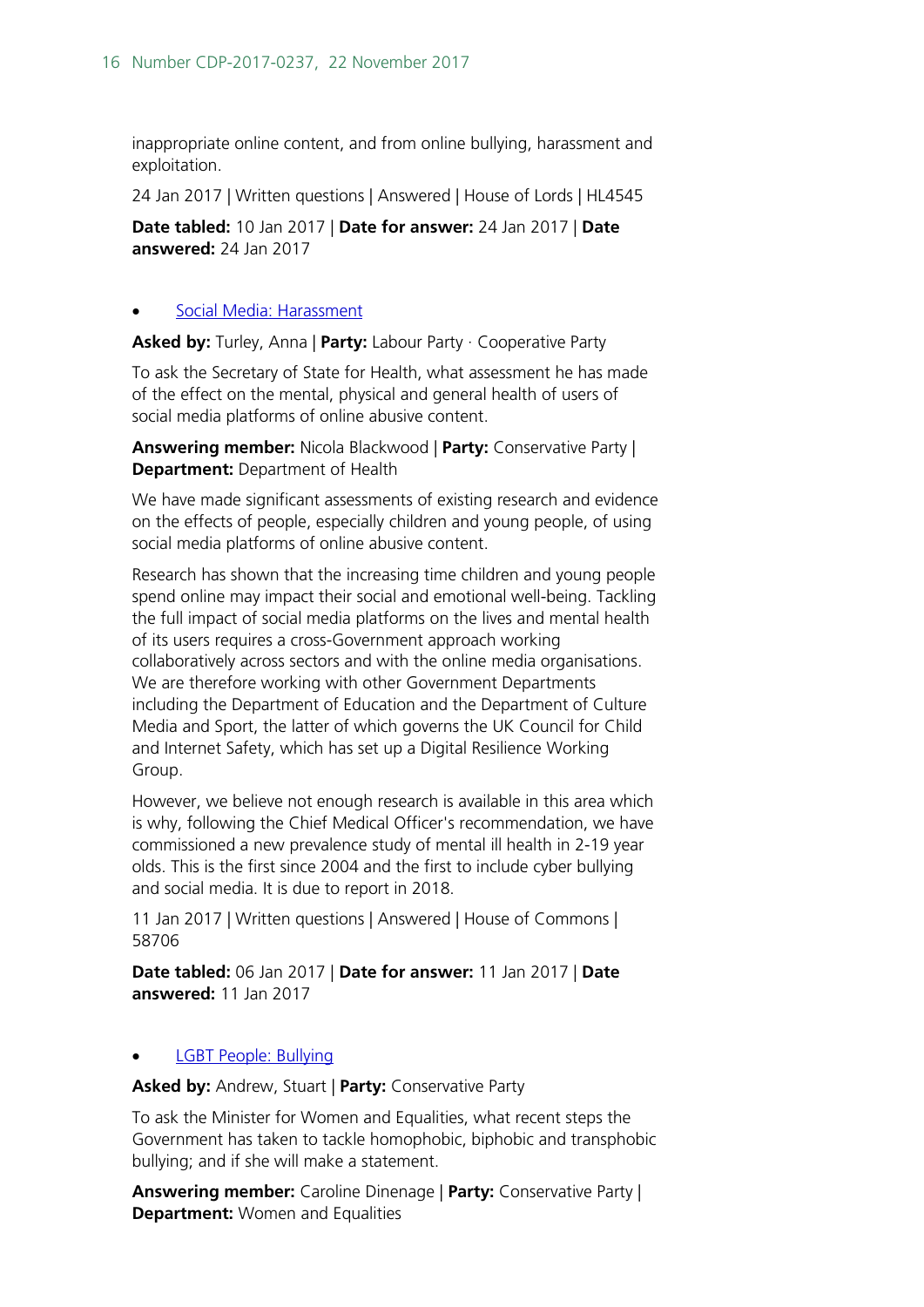We want to ensure that all schools are safe, inclusive environments where pupils are able to learn and fulfil their potential. The Government expects schools to take a strong stand against all forms of bullying and cyberbullying.

This is why we recently announced a three year, £2.8 million, programme to prevent and address homophobic, biphobic and transphobic bullying in schools

[\(https://www.gov.uk/government/news/thousands-more-children-to](https://www.gov.uk/government/news/thousands-more-children-to-benefit-from-anti-bullying-app)[benefit-from-anti-bullying-app\)](https://www.gov.uk/government/news/thousands-more-children-to-benefit-from-anti-bullying-app).

We have also published new cyberbullying quidance [\(http://www.childnet.com/resources/cyberbullying-guidance-for-schools\)](http://www.childnet.com/resources/cyberbullying-guidance-for-schools) and an online safety toolkit for schools to help provide advice on understanding, preventing and responding to cyberbullying [\(http://www.childnet.com/resources/pshetoolkit\)](http://www.childnet.com/resources/pshetoolkit).

12 Dec 2016 | Written questions | Answered | House of Commons | 56245

**Date tabled:** 06 Dec 2016 | **Date for answer:** 12 Dec 2016 | **Date answered:** 12 Dec 2016

## <span id="page-16-0"></span>2.2 Oral Parliamentary Questions

#### • [Young Women: Self-Harm](https://hansard.parliament.uk/pa/ld201719/ldhansrd/text/171116-0001.htm#1BCF44DA-F2D5-4CC6-9836-2C281FB8DF1B)

**Asked by:** Baroness McIntosh of Hudnall (Lab) | **Party:** Labour Party

My Lords, building on the Question from the noble Baroness, Lady Walmsley, does the noble Lord agree with me that bullying in schools can start very early, well before secondary school, and can give rise to very severe mental health issues among those who are bullied? Does he also agree with me that schools struggle to deal with this issue, partly because they are unclear about how to balance their duties of care to victims and to perpetrators, who often have issues of their own? Can he say in what way he is working with his colleagues in the Department for Education to make sure that primary schools have access to good resources to meet this, including programmes such as Place2Be?

#### **Answered by:** Lord O'Shaughnessy | **Party:** Conservative Party

The noble Baroness picks up on a particular interest of mine. She may know that I was involved in setting up three primary schools. It is important to start these lessons early. In the end it comes down to behaviour policies and what is expected from children. Schools with fair and robust behaviour policies do not tend to see bullying. Those which are more lax do. First it is about making sure that teachers have training and resources and the support they need from the leadership, governors and parents to crack down on it. Bullying now has moved into different domains, particularly online. I think it is very encouraging today—the noble Baroness may have seen it—that His Royal Highness the Duke of Cambridge is launching some actions on cyberbullying. Dealing with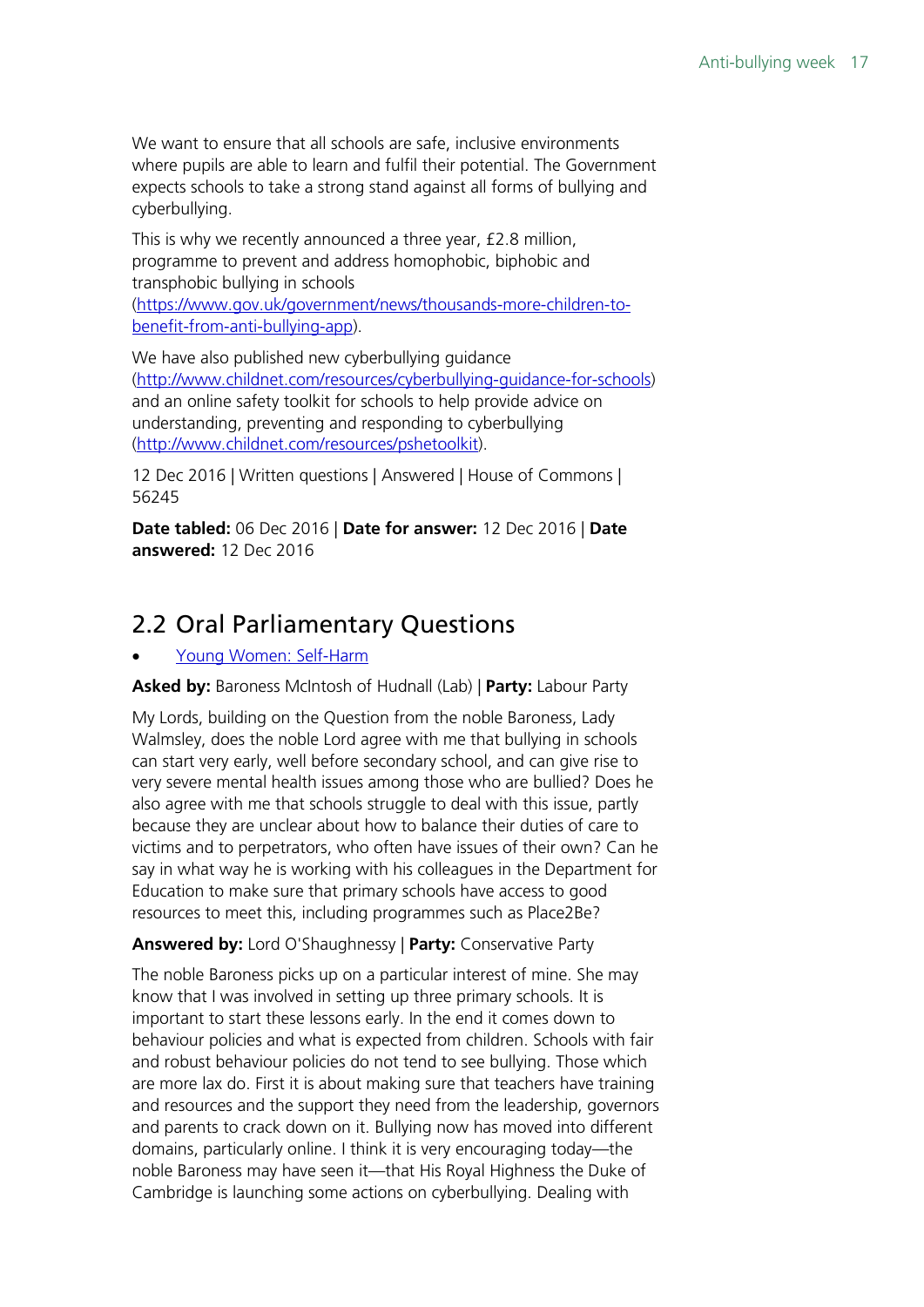bullying is a big part of that and I agree with the noble Baroness about the importance of starting early.

16 Nov 2017 | Oral questions - Supplementary | Answered | House of Lords | House of Lords chamber | 785 c2120

#### • [Young People: Digital Resilience](https://hansard.parliament.uk/pa/ld201719/ldhansrd/text/171107-0001.htm#D2B93B09-5DFD-4FFE-8872-0412DE9C6F40)

**Asked by:** Lord Dobbs (Con) | **Party:** Conservative Party

My Lords, will my noble friend accept that the problem goes way beyond direct abuse and bullying? Many children feel intimidated and coerced into using social media in the first place. They seem to have many more friends but many fewer relationships. Will he accept that there is a need to look at the research that says that children who manage to give up social media feel liberated and strengthened, emotionally, intellectually and socially, and that we should not restrict ourselves to the narrow point, important as it is, about direct abuse? There is an education programme the Government need to take responsibility for.

#### **Answered by:** Lord Agnew of Oulton | **Party:** Conservative Party

My noble friend raises an important point. Parents need to be much more assertive in the way they manage their children's use of electronic gadgets. In my case, I did not allow my children to use them until they were aged 13. That is something other parents should think about. Some of the studies we are funding this year, such as the Anne Frank Trust, help to develop a debate programme that encourages young children to think about the importance of tackling prejudice, discrimination and bullying.

07 Nov 2017 | Oral questions - Supplementary | Answered | House of Lords | House of Lords chamber | 785 c1687

#### • [Social Media: Online Abuse](https://hansard.parliament.uk/pa/ld201617/ldhansrd/text/170315-0001.htm#EBABD73C-3491-4E48-8810-9190D1EF2040)

#### **Asked by:** Lord Cashman (Lab) | **Party:** Labour Party

My Lords, the reality of online harassment and bullying has resulted in some teenagers taking their own lives. I accept the Minister's point that statutory guidance is not the only answer, but it is a part of it. Given that, will she listen to the House and agree to bring forward statutory guidance on online abuse so that we can end the bullying, harassment and intimidation which is costing young lives?

#### **Answered by:** Baroness Shields | **Party:** Conservative Party

I thank the noble Lord and acknowledge the importance of the tragedies that have affected a lot of young people online. I shall take forward his thoughts and come back to him. Realistically, we have in place a strong regime of recommended guidance for companies through the UK Council for Child Internet Safety, and companies comply with it. I would say that today we are further along in combating child sexual abuse and exploitation online, and as new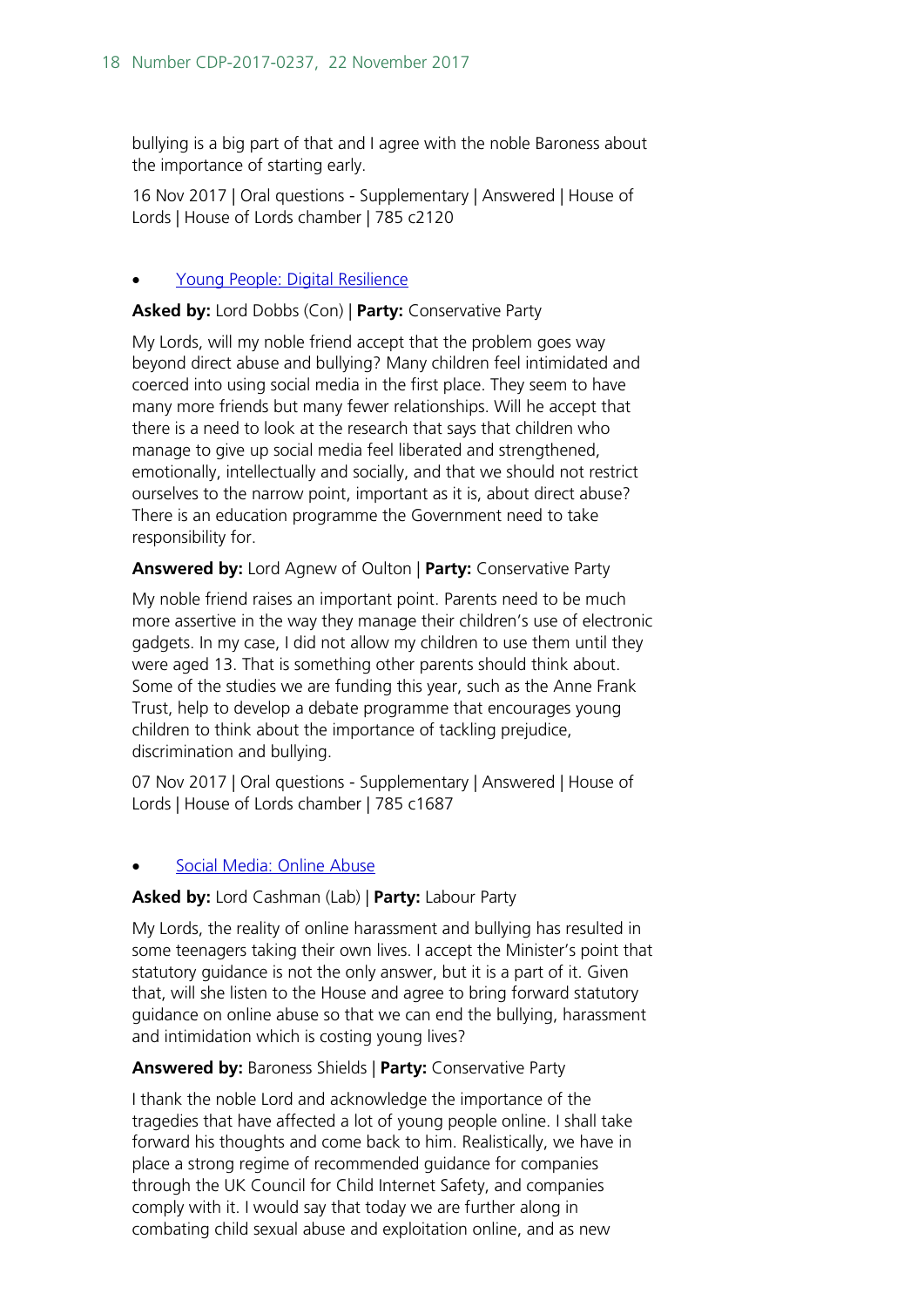developments emerge, we will need to continue to evolve the guidance to support people and victims and to address the perpetrators of these crimes.

15 Mar 2017 | Oral questions - Supplementary | Answered | House of Lords | House of Lords chamber | 779 c1862

#### • [Violence against Women and Girls](https://hansard.parliament.uk/pa/cm201617/cmhansrd/cm170202/debtext/170202-0001.htm#8BBEC84A-A9E7-43ED-A2F6-95006A4D76AA)

**Asked by:** Oliver Colvile | **Party:** Conservative Party

I thank my right hon. Friend for that answer. How much training and emotional support is given to girl guides and other young girls who are bullied online?

**Answered by:** Justine Greening | **Party:** Conservative Party | **Department:** Women and Equalities

Tackling all forms of bullying, including cyber-bullying, is a priority for us. We are investing £1.6 million over two years directly in anti-bullying initiatives, including via the Diana award project, which has a focus on digital resilience for young people. The Government have also funded the UK Safer Internet Centre to develop new cyber-bullying guidance for schools and an associated online safety toolkit. My hon. Friend's question highlights the fact that the world is a very different place for our young people these days, and our guidance, laws and teaching need to stay up to date.

02 Feb 2017 | Oral questions - 1st Supplementary | Answered | House of Commons | House of Commons chamber | 620 c1167

#### **[Bullying](https://hansard.parliament.uk/pa/cm201617/cmhansrd/cm161114/debtext/161114-0001.htm#C9EA8309-7FF8-4442-AD0E-E28E5A4A80C1)**

**Asked by:** Angela Rayner (Ashton-under-Lyne) (Lab) | **Party:** Labour Party

After the EU referendum, teachers warned us of a disturbing rise in levels of racist bullying in schools, and now we are seeing the same following the election of Donald Trump in the US. In the spirit of Antibullying Week, will the Minister take this opportunity to condemn not only such bullying but the politicians whose hateful, divisive rhetoric has made some children think that this is acceptable?

#### **Answered by:** Edward Timpson | **Party:** Conservative Party | **Department:** Education

As I said, I think we all condemn all forms of bullying, from wherever it comes and for whatever its purported reasons, but we also need to make sure that we educate our children to understand the effects that bullying has on others, so that, as they grow older, they do not repeat the mistakes of those who have gone before them.

14 Nov 2016 | Oral questions - Supplementary | Answered | House of Commons | House of Commons chamber | 617 c15

**Date answered:** 14 Nov 2016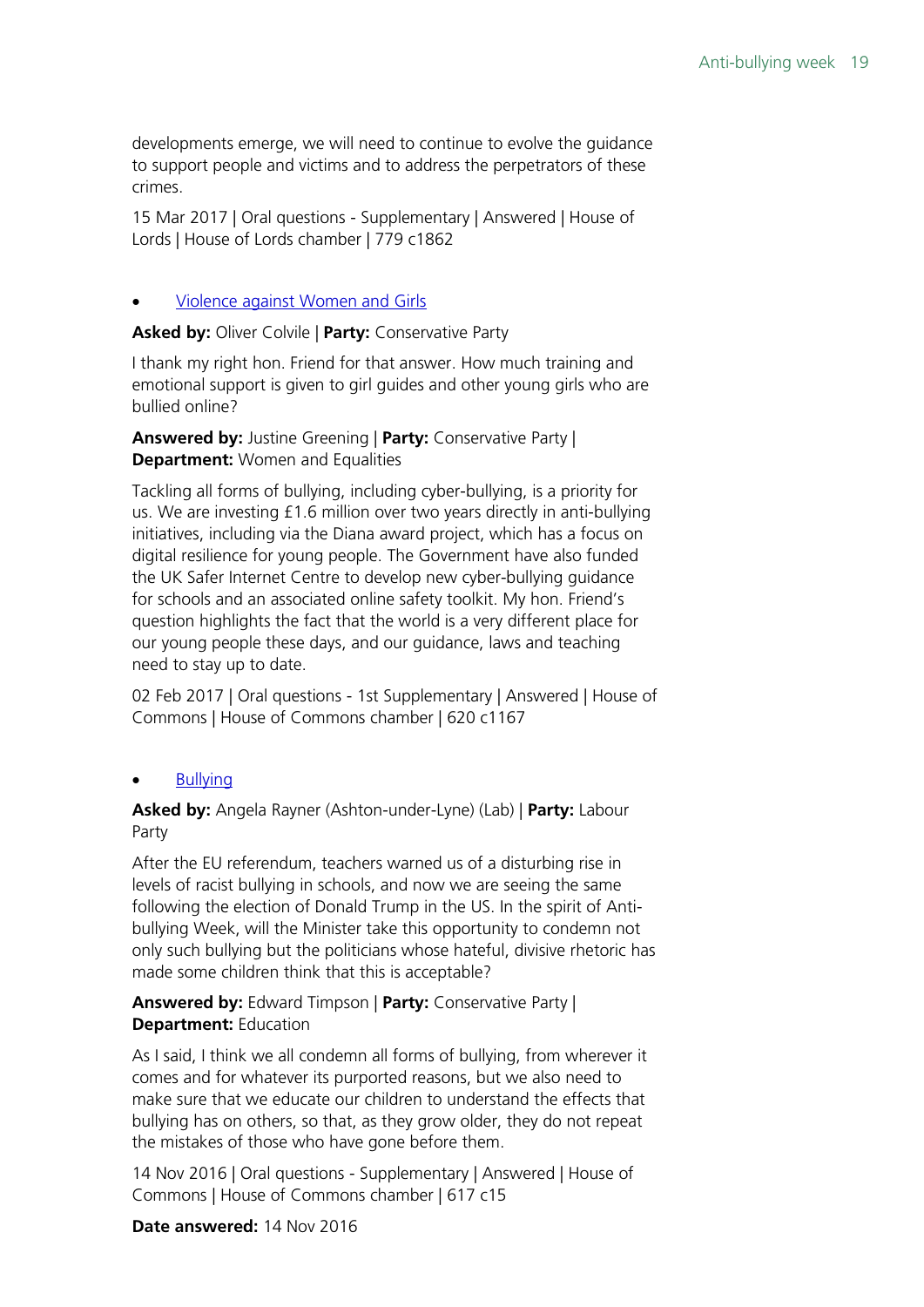## <span id="page-19-0"></span>2.3 Parliamentary Debates

- [Young People: Digital Resilience](https://hansard.parliament.uk/Lords/2017-11-07/debates/01B0686A-1DC8-4228-A752-04552B4A4663/YoungPeopleDigitalResilience#debate-327504) (HL Deb 7 November 2017 cc1685-1687)
- [Bullying](https://hansard.parliament.uk/Commons/2016-11-14/debates/017D4FA7-FA30-49C2-82CD-C44A0E66E881/Bullying#debate-302370) (HC Deb 14 November 2016 cc15-16)

## <span id="page-19-1"></span>2.4 Early Day Motions

#### • [ANTI-BULLYING](http://www.parliament.uk/edm/2016-17/677) WEEK 2016

That this House notes Anti-Bullying Week which takes place from 14 to 18 November 2016; acknowledges that this week is used to shine a spotlight on bullying and encourages all children, teachers and parents to take action against bullying throughout the year; expresses deep concern that the NSPCC states that more than 16,000 young people are absent from school due to bullying which potentially has a long-lasting negative impact on someone's life; believes that no-one should live in fear of bullying; welcomes the Power for Good campaign that the Anti-Bullying Alliance has organised to help encourage individuals to play their part in stopping the bullying that too many people, particularly young people, face on a daily basis; congratulates Gallowhill Primary School on winning NSPCC School of the Year for the work that the pupils have done to tackle cyberbullying with their popular Oor Bullie comic book; and encourages everyone to play their part in helping to end bullying of young people.

15 Nov 2016 | Early day motions | Open | House of Commons | 677 (session 2016-17)

**Primary sponsor:** Newlands, Gavin | **Party:** Scottish National Party

**Other sponsors:** Donaldson, Stuart · Monaghan, Carol · Nicolson, John · Oswald, Kirsten · Fellows, Marion

**Number of signatures:** 29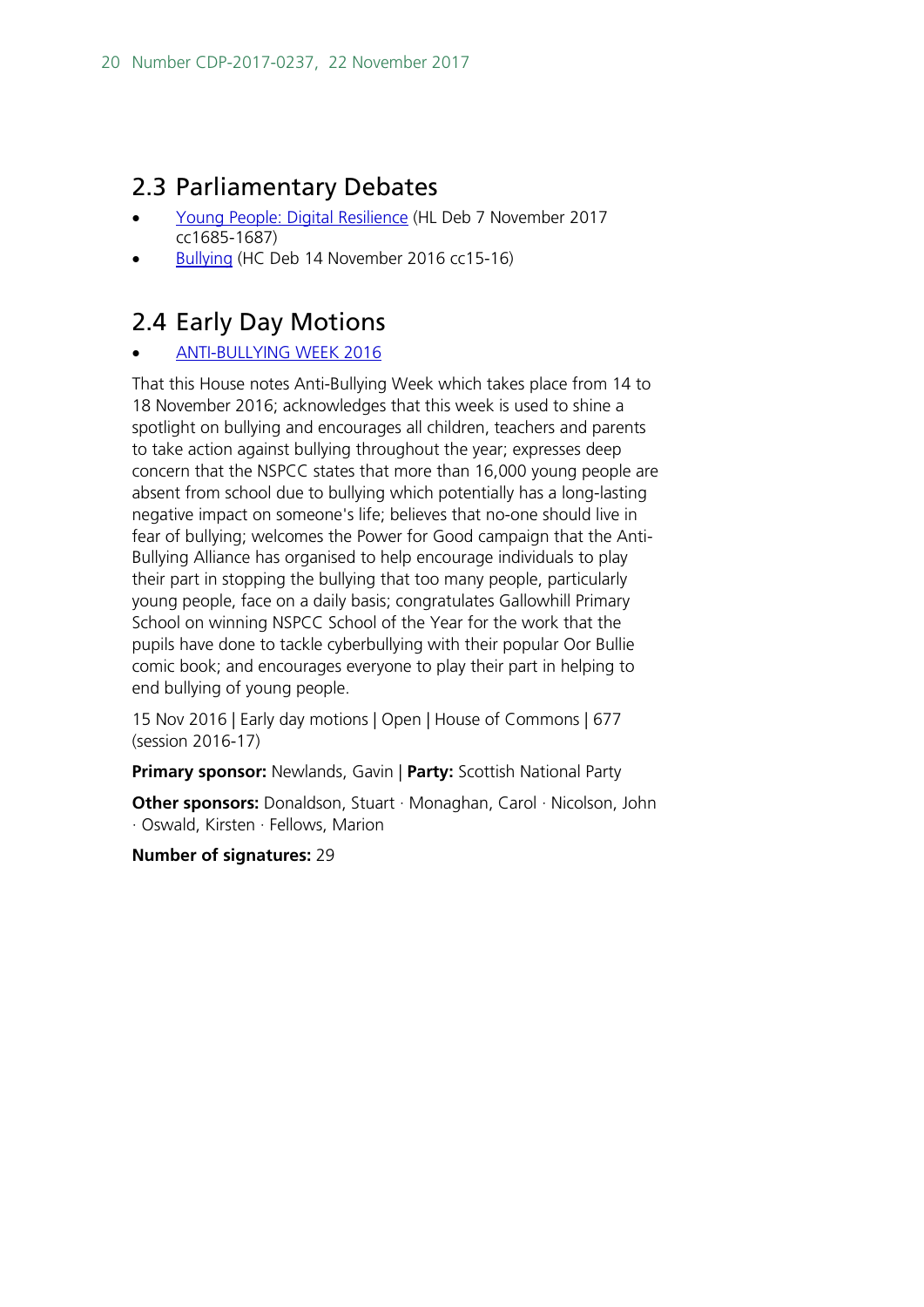## <span id="page-20-0"></span>3. Press Articles

[Prince William launches anti-bullying plan to combat 'banter escalation](http://www.telegraph.co.uk/news/2017/11/16/prince-william-launches-anti-bullying-plan-combat-banter-escalation/)  [scenarios',](http://www.telegraph.co.uk/news/2017/11/16/prince-william-launches-anti-bullying-plan-combat-banter-escalation/) *Telegraph*, 16 November 2017

An article about the work of the Royal Foundation's **Taskforce of** [the Prevention of Cyberbullying.](http://www.royalfoundation.com/our-work/cyberbullying/) This taskforce has developed a code of conduct for the internet called 'Stop, Speak, Support' and is working alongside social media companies to prevent online bullying.

[Anti-bullying week: Bullying needs defining before we can beat it,](https://www.tes.com/news/school-news/breaking-views/anti-bullying-week-bullying-needs-defining-we-can-beat-it) *TES*, 13 November 2017

In order to avoid 'sensationalisation', this author believes that we should we should have a better definition of when an incident constitutes 'bullying'

[Counselling for cyberbullying has doubled in five years –](https://www.theguardian.com/society/2017/nov/13/counselling-for-cyberbullying-has-doubled-in-five-years-childrens-charity) children's [charity,](https://www.theguardian.com/society/2017/nov/13/counselling-for-cyberbullying-has-doubled-in-five-years-childrens-charity) *Guardian*, 13 November 2017

The NSPCC has released data suggesting that its Childline has delivered double the amount of counselling sessions in 2016/17 than in 2011/12.

[Teenager whose home address was shared on social media by trolls says](http://www.independent.co.uk/news/uk/home-news/teenager-home-address-shared-social-media-trolls-cyber-bullies-life-ruined-leeds-a8017541.html)  [life has been 'ruined',](http://www.independent.co.uk/news/uk/home-news/teenager-home-address-shared-social-media-trolls-cyber-bullies-life-ruined-leeds-a8017541.html) *Independent*, 24 October 2017

• Concerns have been raised about the safety of streaming app *Live.me*

[Malicious communications double in a year as experts warn live](http://www.telegraph.co.uk/news/2017/10/24/malicious-communications-double-year-experts-warn-live-streaming/)[streaming apps mean children are 'bullied in their bedrooms',](http://www.telegraph.co.uk/news/2017/10/24/malicious-communications-double-year-experts-warn-live-streaming/) *Telegraph*, 24 October 2017

Taming the web for children; [Tech World Regulation? Education? Tech](https://www.lexisnexis.com/clients/housesofparliament/?lni=5PS6-HX41-JBVM-Y109&csi=222278,8109,138620,8200,143296,334988,5859,389195&oc=00240&perma=true)  [tools? How do we tackle the risks facing children in a Wild West of](https://www.lexisnexis.com/clients/housesofparliament/?lni=5PS6-HX41-JBVM-Y109&csi=222278,8109,138620,8200,143296,334988,5859,389195&oc=00240&perma=true)  [cyber-bullying? Madhumita Murgia reports,](https://www.lexisnexis.com/clients/housesofparliament/?lni=5PS6-HX41-JBVM-Y109&csi=222278,8109,138620,8200,143296,334988,5859,389195&oc=00240&perma=true) *Financial Times*, 21 October 2017 [Available via Nexis News subscription]

Facebook to train thousands of schoolchildren on cyber bullving. *Telegraph*, 16 October 2017

• "The US internet giant has announced a £1 million package that it said would be enough for every secondary school in the UK to have a 'digital safety ambassador' that would help stamp out online bullying."

[Google and Facebook to be asked to pay to help UK tackle](https://www.theguardian.com/technology/2017/oct/11/google-and-facebook-to-be-asked-to-pay-to-help-tackle-cyberbullying)  [cyberbullying,](https://www.theguardian.com/technology/2017/oct/11/google-and-facebook-to-be-asked-to-pay-to-help-tackle-cyberbullying) *Guardian*, 11 October 2017

Article about the proposed voluntary levy on social media firms to deal with internet safety issues, as outlined in the Government's [Internet Safety Strategy green paper](https://www.gov.uk/government/consultations/internet-safety-strategy-green-paper)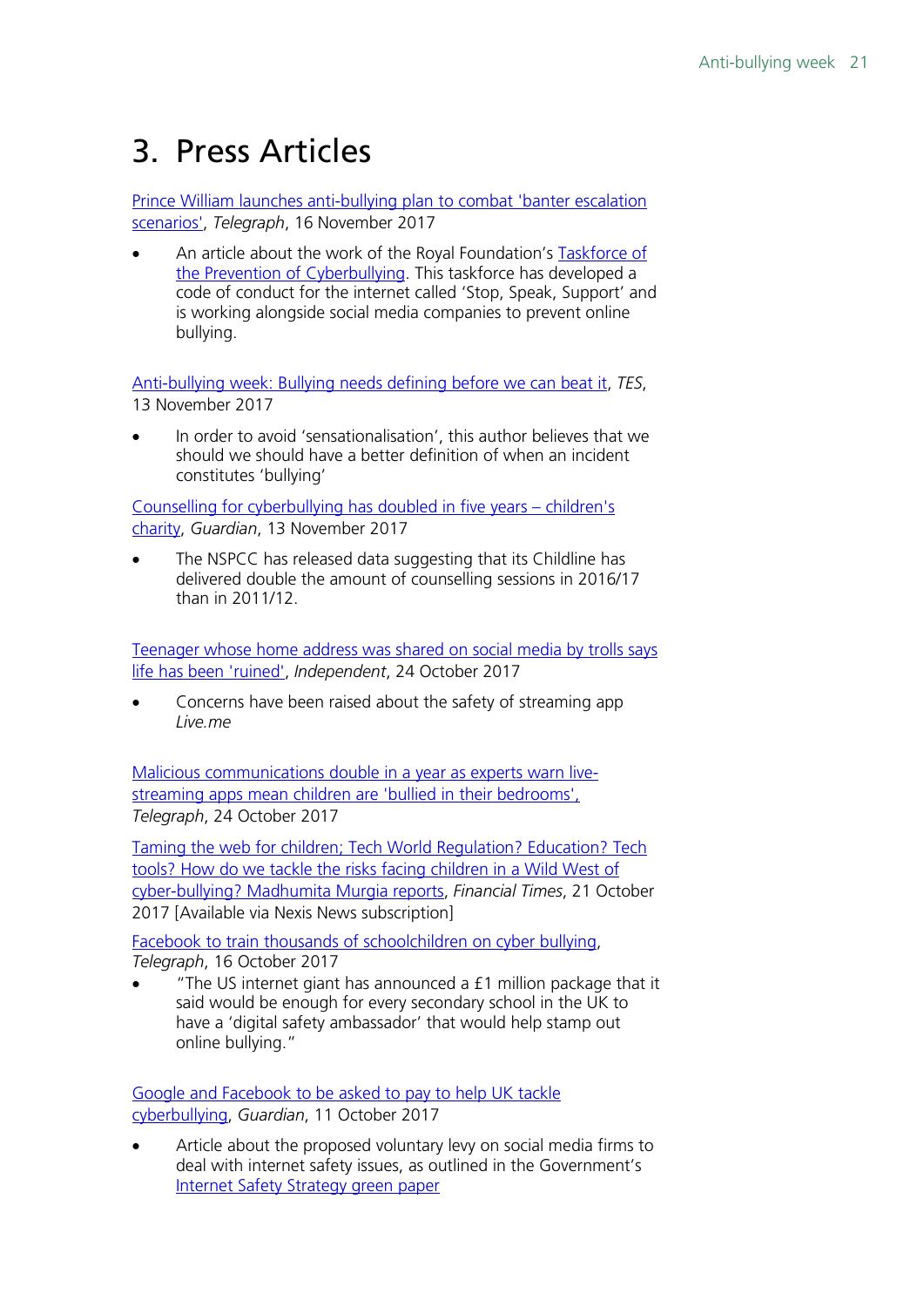[Government outlines plans to 'regulate the internet' and get rid of](http://www.independent.co.uk/life-style/gadgets-and-tech/news/internet-regulation-twitter-facebook-theresa-may-karen-bradley-social-media-levy-a7994131.html)  [problem content,](http://www.independent.co.uk/life-style/gadgets-and-tech/news/internet-regulation-twitter-facebook-theresa-may-karen-bradley-social-media-levy-a7994131.html) *Independent*, 11 October 2017

Further material covering the publication of the Internet Safety Strategy green paper.

[Google and Facebook could be forced to take responsibility for](http://www.telegraph.co.uk/news/2017/10/11/google-facebook-could-forced-take-responsibility-everything/)  [everything posted on their sites as Government considers crackdown,](http://www.telegraph.co.uk/news/2017/10/11/google-facebook-could-forced-take-responsibility-everything/) *Telegraph*, 10 October 2017

Article considering proposal to reclassify social media companies as publishers, rather than communication channels, so they can be held responsible for the content of posts

[The grim truth about the sexual violence epidemic in Britain's schools,](http://www.telegraph.co.uk/women/life/grim-truth-sexual-violence-epidemic-britains-schools/) *Telegraph*, 9 October 2017

[Why onlookers hold the key to](https://www.theguardian.com/lifeandstyle/2017/sep/29/why-onlookers-hold-the-key-to-standing-up-to-bullies) standing up to bullies, *Guardian*, 29 September 2017

An article suggesting that witnesses to bullying behaviour should also play a role in addressing the problem and that we should not only focus on the bully and the victim.

[Gay and Northern Irish: 'Teachers called me sissy and compared me to a](https://www.theguardian.com/education/2017/sep/26/gay-northern-irish-schools-sissy-report-lgbt-pupils-homophobia)  [plague',](https://www.theguardian.com/education/2017/sep/26/gay-northern-irish-schools-sissy-report-lgbt-pupils-homophobia) *Guardian*, 26 September 2017

• "Campaigners call for swift action as report on LGBT pupils reveals the scale of homophobia faced by young people in the region"

[Teachers reject own schools for their children over bullying,](https://www.thetimes.co.uk/article/teachers-reject-schools-for-own-children-over-bullying-zrr0c0jfq) *Times*, 15 September 2017 {Available via Library subscription]

• "A quarter of secondary school teachers would not send their child to the school where they teach because bullying is so rife there, a survey reveals"

[UK considers internet ombudsman to deal with abuse complaints,](https://www.theguardian.com/technology/2017/aug/22/uk-considers-internet-ombudsman-to-deal-with-abuse-complaints) *Guardian*, 22 August 2017

['Start early' to teach children to beat bullies,](https://www.thetimes.co.uk/article/start-early-to-teach-children-to-beat-bullies-vcz2gplvd) *Times*, 9 July 2017 [Available via Library subscription]

• An article about some St Andrews academics who believe the Scottish Government should treat bullying as a public health concern.

[Muslim children victims of 'constant bullying'](https://www.lexisnexis.com/clients/housesofparliament/?lni=5NWP-9101-JCS0-D4WD&csi=222278,8109,138620,8200,143296,334988,5859,389195&oc=00240&perma=true) in wake of UK terror [attacks,](https://www.lexisnexis.com/clients/housesofparliament/?lni=5NWP-9101-JCS0-D4WD&csi=222278,8109,138620,8200,143296,334988,5859,389195&oc=00240&perma=true) *Independent*, 28 June 2017 [Available via Nexis News Library subscription]

[Police warn of rise in children bullied by](https://www.thetimes.co.uk/article/police-warn-of-rise-in-children-bullied-by-sext-ljzvfd6f8) sext, *Times*, 15 January 2017 [Available via Library subscription]

[We could do so much more to stamp out school bullying,](https://www.thetimes.co.uk/article/we-could-do-so-much-more-to-stamp-out-school-bullying-b28lnlrtg) *Times*, 25 November 2016 [Available via Library subscription]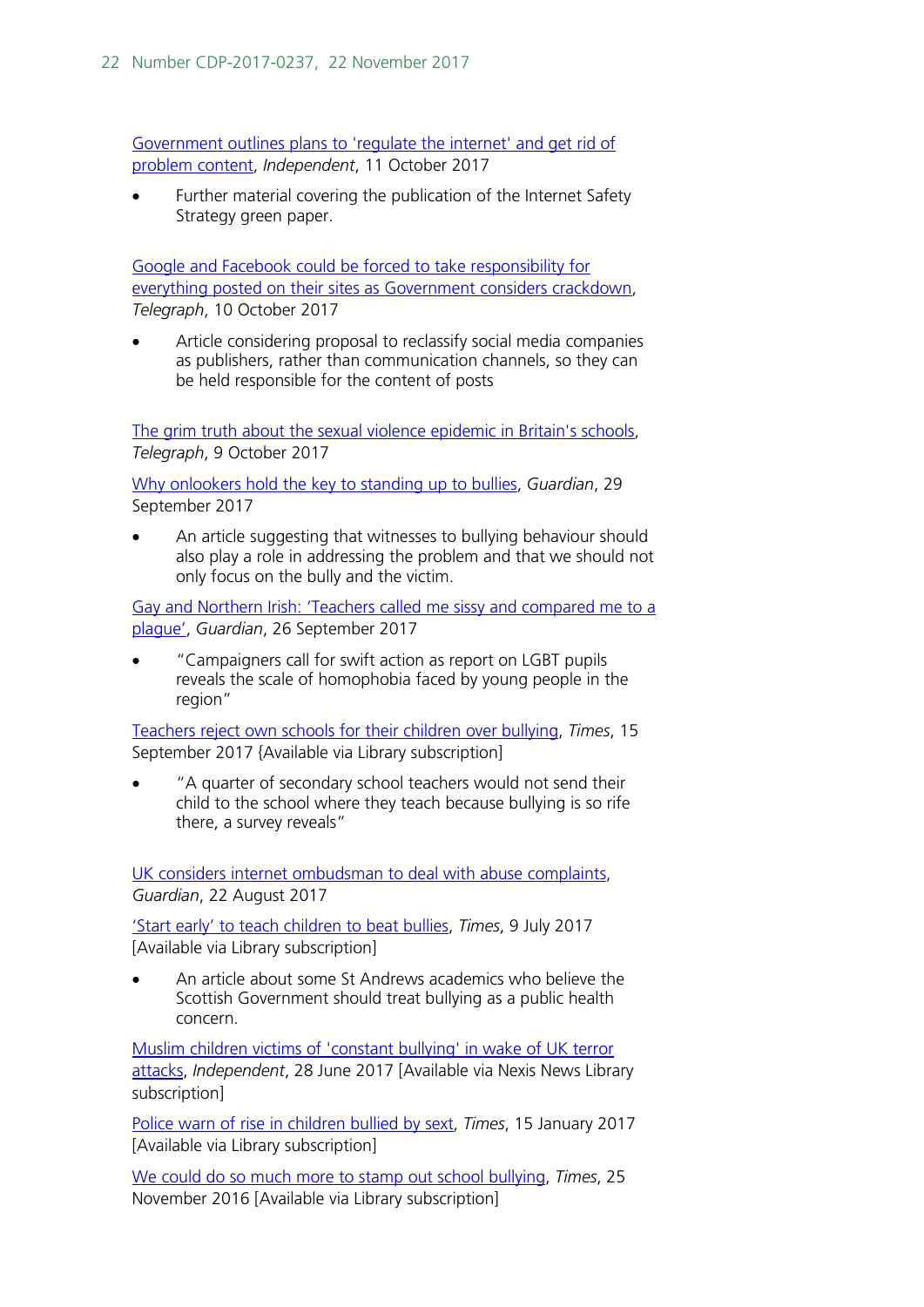• Arguing that "bullying needs to be seen as a collective failing of an educational community, rather than a problem with individuals," the author of this article recommends some ways in which Government, schools and parents could work together.

## <span id="page-22-0"></span>Effect of bullying

[Mental effects of bullying largely gone after five years, major study](http://www.telegraph.co.uk/science/2017/10/11/mental-effects-bullying-largely-gone-five-years-major-study/)  [shows,](http://www.telegraph.co.uk/science/2017/10/11/mental-effects-bullying-largely-gone-five-years-major-study/) *Telegraph*, 11 October 2017

[School cyberbullies more likely to attempt suicide, study finds,](http://www.independent.co.uk/news/education/education-news/school-cyberbullies-attempt-suicide-thoughts-kill-themselves-study-social-media-messages-a7895731.html) *Independent*, 16 August 2017

[Playground taunts more damaging to teenagers than online bullying,](http://www.telegraph.co.uk/news/2017/07/11/cyber-bullying-vanishingly-rare-major-new-report/) *Telegraph*, 11 July 2017

> The 110,000-person study found just one per cent of the adolescents reported being regularly bullied online but not in person.

For those who did suffer online bullying, the emotional impact was less significant that the damage caused by face-to-face bullying, the study found.<sup>[1](#page-22-1)</sup>

[More than 60 per cent of UK school staff have witnessed racist bullying,](https://www.tes.com/news/school-news/breaking-news/more-60-cent-uk-school-staff-have-witnessed-racist-bullying) *TES*, 13 November 2017

[Anti Bullying Week: over a third of UK women who were](https://www.fenews.co.uk/press-releases/15315-anti-bullying-week-over-a-third-of-uk-women-who-were-bullied-say-it-affected-their-mental-health) bullied say it affected their [mental health,](https://www.fenews.co.uk/press-releases/15315-anti-bullying-week-over-a-third-of-uk-women-who-were-bullied-say-it-affected-their-mental-health) *FE News*, 13 November 2017

[Anti-bullying week: Bullying needs defining before we can beat it,](https://www.tes.com/news/school-news/breaking-views/anti-bullying-week-bullying-needs-defining-we-can-beat-it) *TES*, 13 November 2017

[Thousands more children to benefit from anti-bullying app,](https://www.gov.uk/government/news/thousands-more-children-to-benefit-from-anti-bullying-app) *Department for Education*, 8 September 2016

<span id="page-22-1"></span> <sup>1</sup> [Playground taunts more damaging to teenagers than online bullying,](http://www.telegraph.co.uk/news/2017/07/11/cyber-bullying-vanishingly-rare-major-new-report/) *Telegraph*, 11 July 2017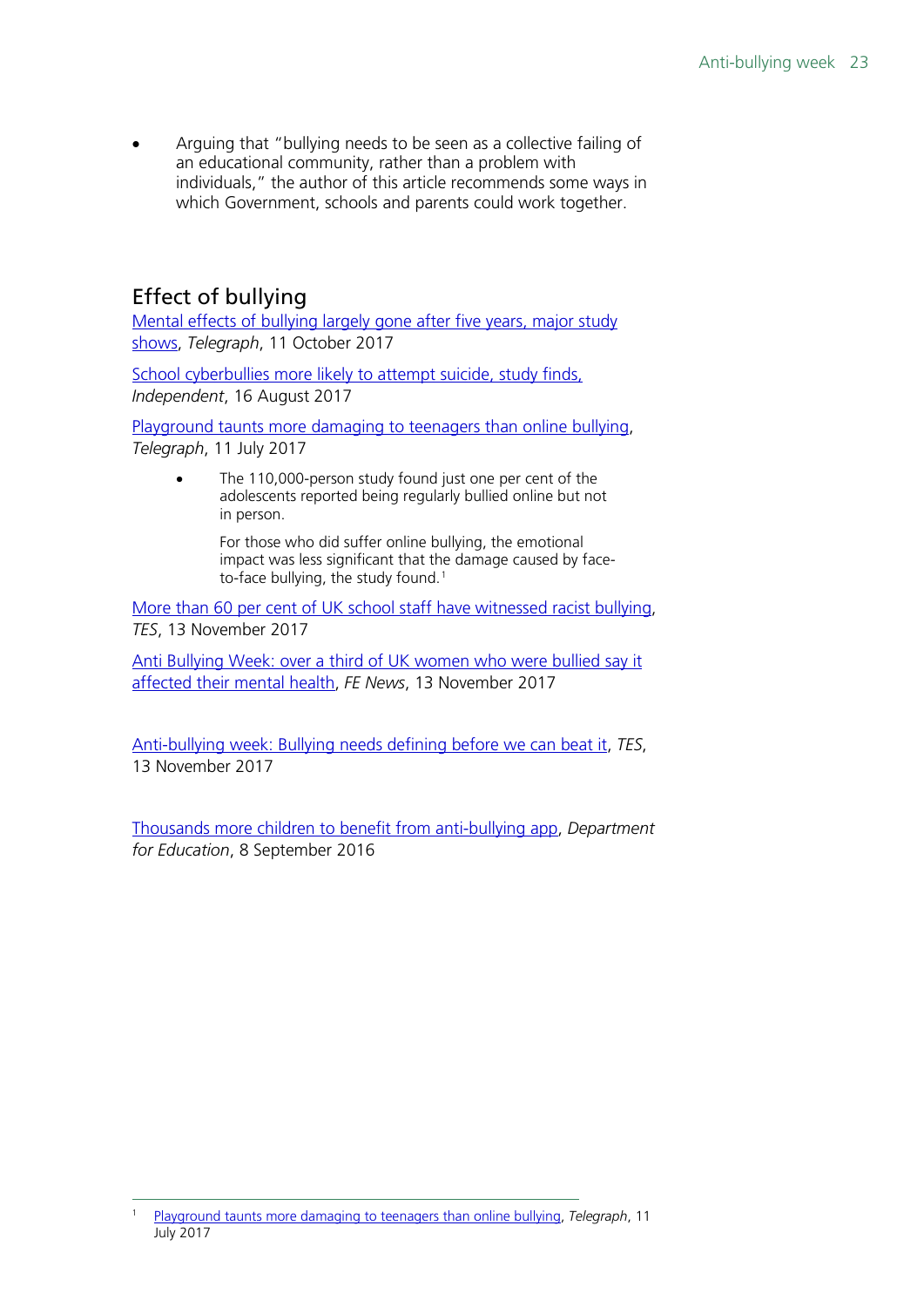## <span id="page-23-0"></span>4. Further reading

### <span id="page-23-1"></span>Advice for professionals and parents

The DfE's [Preventing and Tackling Bullying](https://www.gov.uk/government/uploads/system/uploads/attachment_data/file/444862/Preventing_and_tackling_bullying_advice.pdf) guidance includes links to further information and organisations (see last section). This includes organisations tackling:

- Cyber-bullvina
- Homophobia
- Bullying of those with special educational needs
- Children's mental health
- Racial bullying
- Sexual harassment

Coram's Child Law Advice centre provides [information for parents](http://childlawadvice.org.uk/information-pages/bullying/)  [whose children have been bullied,](http://childlawadvice.org.uk/information-pages/bullying/) which may be helpful to your constituents in its entirety (they also have an [advice line\)](http://childlawadvice.org.uk/clas/contact-child-law-advice/).

[Ditch the Label](https://www.ditchthelabel.org/about/) is a global anti-bullying charity which offers advice and carries out [research.](https://www.ditchthelabel.org/research-papers/)

[How to use film to tackle bullying,](https://www.tes.com/news/school-news/breaking-views/how-use-film-tackle-bullying) *TES*, 16th October 2017

This advises on the use of classroom activities to encourage young people – through viewing films – to consider their behaviour as well as that of others.

## <span id="page-23-2"></span>Official publications

On 11 October, the Government published its Internet Safety Strategy [green paper.](https://www.gov.uk/government/uploads/system/uploads/attachment_data/file/650949/Internet_Safety_Strategy_green_paper.pdf) In sum, the prototype strategy suggests:

- A new social media code of practice to see a joined-up approach to remove or address bullying, intimidating or humiliating online content
- An industry-wide levy so social media companies and communication service providers contribute to raise awareness and counter internet harms
- An annual internet safety transparency report to show progress on addressing abusive and harmful content and conduct
- And support for tech and digital startups to think safety first - ensuring that necessary safety features are built into apps and products from the very start<sup>[2](#page-23-3)</sup>

The consultation will close 7 December 2017. More information can be found in the green paper. Annex A of the paper also summarises research in the field, including [hate crimes and cyberbullying.](https://www.gov.uk/government/uploads/system/uploads/attachment_data/file/650949/Internet_Safety_Strategy_green_paper.pdf#page=52)

The Department for Education has funded a number of projects designed to combat bullying, as highlighted in its press release,

<span id="page-23-3"></span> <sup>2</sup> [Making Britain the safest place in the world to be online,](https://www.gov.uk/government/news/making-britain-the-safest-place-in-the-world-to-be-online) HM Government, 11 October 2017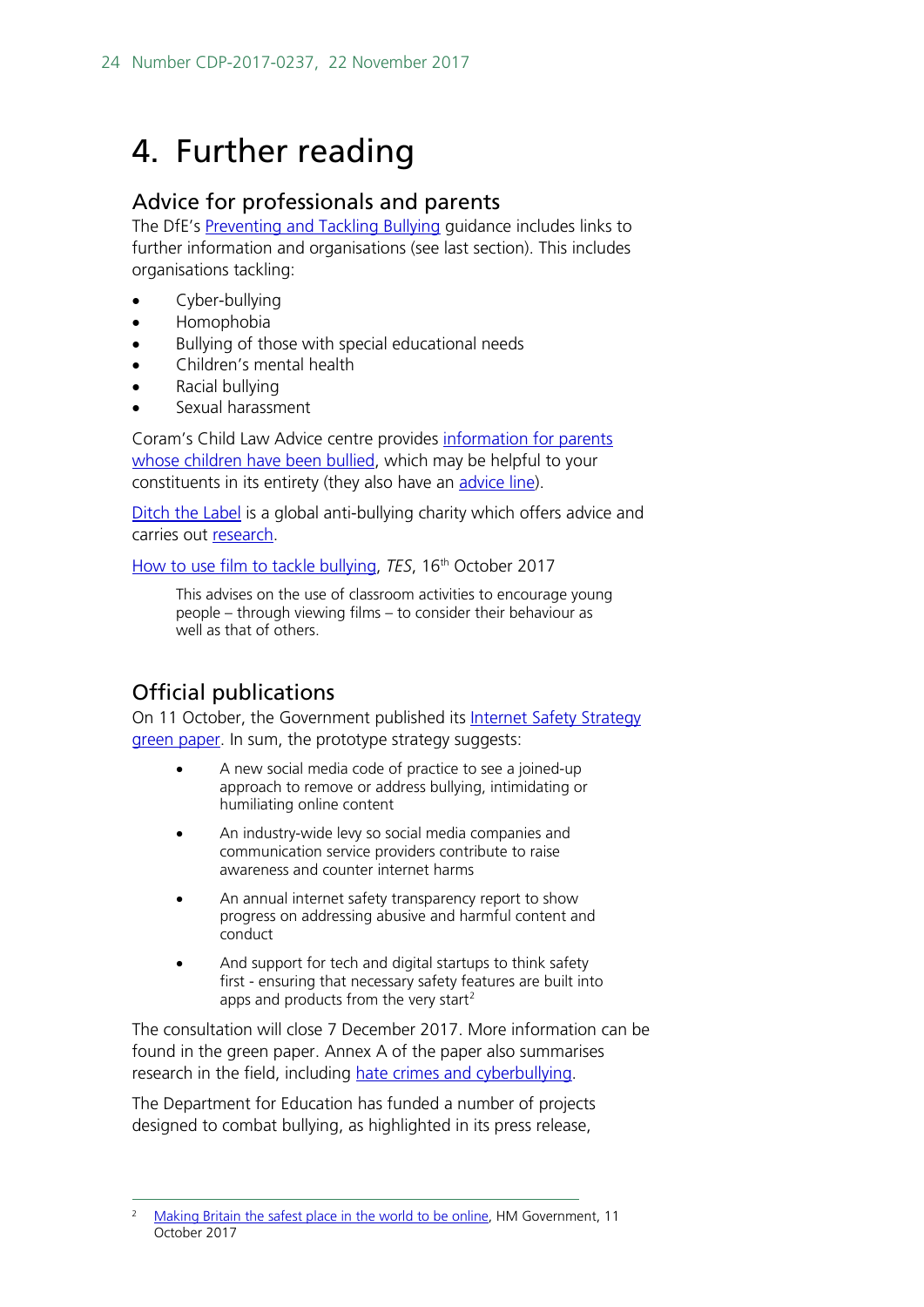[Thousands more children to benefit from anti-bullying app](https://www.gov.uk/government/news/thousands-more-children-to-benefit-from-anti-bullying-app) on 8 September 2016.

### <span id="page-24-0"></span>House of Commons Library publications

- Commons Library Briefing Paper SN06104, [Sex and Relationships](http://researchbriefings.parliament.uk/ResearchBriefing/Summary/SN06103)  [Education in Schools \(England\)](http://researchbriefings.parliament.uk/ResearchBriefing/Summary/SN06103)
- Commons Library Briefing Paper CBP-07303, [Personal, social,](http://researchbriefings.parliament.uk/ResearchBriefing/Summary/CBP-7303)  [health and economic education in schools \(England\)](http://researchbriefings.parliament.uk/ResearchBriefing/Summary/CBP-7303)
- Commons Library Briefing Paper CBP-07967, [Online harassment](http://researchbriefings.parliament.uk/ResearchBriefing/Summary/CBP-7967)  [and cyber bullying](http://researchbriefings.parliament.uk/ResearchBriefing/Summary/CBP-7967)

### <span id="page-24-1"></span>Research

[Ditch the Label,](https://www.ditchthelabel.org/about/) the global anti-bullying charity, has published a number of pieces on its [research pages,](https://www.ditchthelabel.org/research-papers/) dealing with gender, cyberbullying, abuse within online gaming, and 'make-up shaming.' It has also published an annual bullying survey since 2013.

[More than 60 per cent of UK school staff have witnessed racist bullying,](https://www.tes.com/news/school-news/breaking-news/more-60-cent-uk-school-staff-have-witnessed-racist-bullying) *TES*, 13 November 2017

This survey of 1,593 young people and 273 teaching staff also found that 61 % had seen instances of racial bullying, 44 % had seen bullying cases related to poverty, and 43 % had seen sexist bullying.

[Anti Bullying Week: over a third of UK women who were](https://www.fenews.co.uk/press-releases/15315-anti-bullying-week-over-a-third-of-uk-women-who-were-bullied-say-it-affected-their-mental-health) bullied say it affected their [mental health,](https://www.fenews.co.uk/press-releases/15315-anti-bullying-week-over-a-third-of-uk-women-who-were-bullied-say-it-affected-their-mental-health) *FE News*, 13 November 2017

[School report: The experiences of lesbian, gay, bi and trans young](http://www.stonewall.org.uk/sites/default/files/the_school_report_2017.pdf)  [people in Britain's schools in 2017,](http://www.stonewall.org.uk/sites/default/files/the_school_report_2017.pdf) Stonewall, 2017

- Some headline findings from this report include:
	- Nearly half (45 per cent) of lesbian, gay, bi and trans young people are bullied for being LGBT at school.
	- **86 per cent** hear the phrases 'that's so gay' or 'you're so gay' in school.
	- **40 per cent** of lesbian, gay, bi and trans young people are never taught anything about LGBT issues  $at$  school.<sup>[3](#page-24-2)</sup>
- Stonewall has also found similar results in other research, including [The Teachers' Report \(2014\).](http://www.stonewall.org.uk/sites/default/files/teachers_report_2014.pdf) Stonewall also highlights the bullying sections in Youth Chances: the experiences of LGBTQ [young people in England,](http://www.mermaidsuk.org.uk/assets/media/youth%20chances%20experiencies%20og%20lgbt%20youth_2014.pdf) published by Metro in 2014.

[Quarter of young Brits confess to 'bullying or insulting' someone online,](https://www.demos.co.uk/press-release/quarter-of-young-brits-confess-to-bullying-or-insulting-someone-online/) Demos, 2 October 2017

• A survey of 668 16-18 year olds found a significant percentage of internet users had engaged in 'trolling' online:

<span id="page-24-2"></span> <sup>3</sup> Secondary schools, [Stonewall website,](http://www.stonewall.org.uk/get-involved/education/secondary-schools) accessed 21 November 2017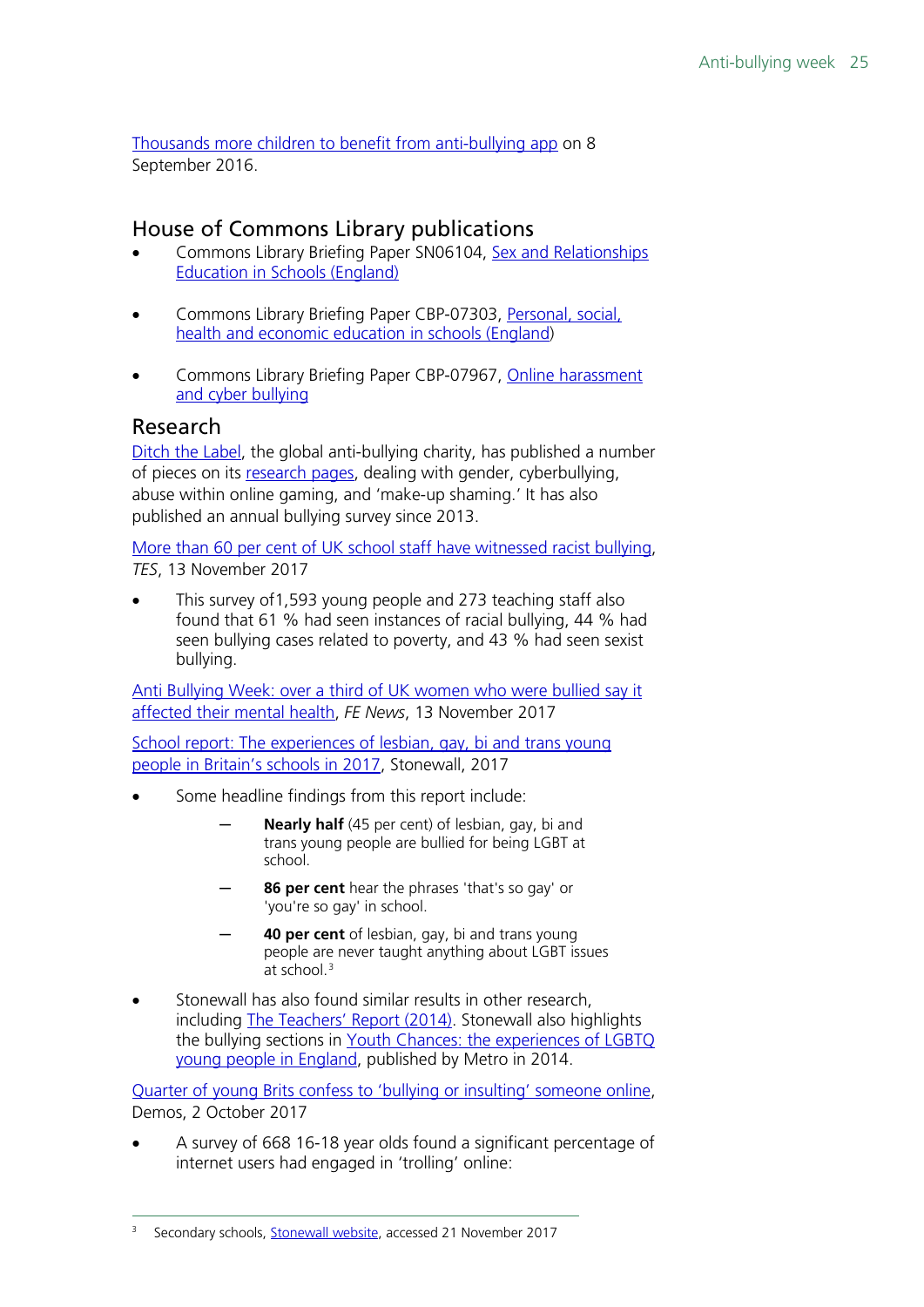- Research from think-tank Demos mapping the behaviour and decision-making of young people online, finds 26 per cent of the 16-18 year olds surveyed say they have 'bullied or insulted someone else' online
- 15 per cent of the young people Demos surveyed said they had 'joined in with other people to "troll" a celebrity or public figure'
- Demos found that boys are significantly more likely to say they have bullied or insulted someone online than girls (32 per cent compared with 22 per cent) or 'trolled' a public figure (22 per cent compared with 10 per cent)
- 93 per cent of those who said they had insulted or bullied someone else online, said that they had themselves experienced some form of cyber-bullying or abuse
- Conversely, Demos finds that 88 per cent of the teenagers surveyed had given emotional support to someone online
- Demos analysis finds that young people with stronger traits of empathy and self-control are considerably less likely to engage in cyberbullying.[4](#page-25-0)
- Demos, on the back of this research recommends teaching of 'Digital Citizenship' amongst young people

[Almost half of girls aged 11-18 have experienced harassment or bullying](https://plan-uk.org/media-centre/almost-half-of-girls-aged-11-18-have-experienced-harassment-or-bullying-online)  [online,](https://plan-uk.org/media-centre/almost-half-of-girls-aged-11-18-have-experienced-harassment-or-bullying-online) Plan International, 14 August 2017

- A study of 1002 people aged between 11 and 18 found that:
	- 43 per cent of girls admitted to holding back their opinions on social media for fear of being criticised
	- 29 per cent of girls have received upsetting or abusive messages from someone they know in person, compared with 21 per cent of boys
	- 23 per cent of girls have felt harassed by someone contacting them regularly on social media, compared with 13 per cent of boys
	- 20 per cent of girls have felt threatened by what someone has said to them online, compared with 13 per cent of boys
	- 22 per cent of girls have received abusive comments on a status or photo they have posted, compared to 18 per cent of boys<sup>[5](#page-25-1)</sup>

Izabela Zych, David P. Farrington,Vicente J. Llorent and Maria M. Ttofi, [Protecting Children Through Anti-bullying Interventions,](https://link.springer.com/chapter/10.1007/978-3-319-53028-4_5#citeas) In: Zych, I., Farrington, D.P., Llorent, V.J. and Ttofi, M., Protecting Children Against

<span id="page-25-0"></span> <sup>4</sup> [Quarter of young Brits confess to 'bullying or insulting' someone online,](https://www.demos.co.uk/press-release/quarter-of-young-brits-confess-to-bullying-or-insulting-someone-online/) Demos, 2 October 2017

<span id="page-25-1"></span><sup>5</sup> [Almost half of girls aged 11-18 have experienced harassment or bullying online,](https://plan-uk.org/media-centre/almost-half-of-girls-aged-11-18-have-experienced-harassment-or-bullying-online) Plan International, 14 August 2017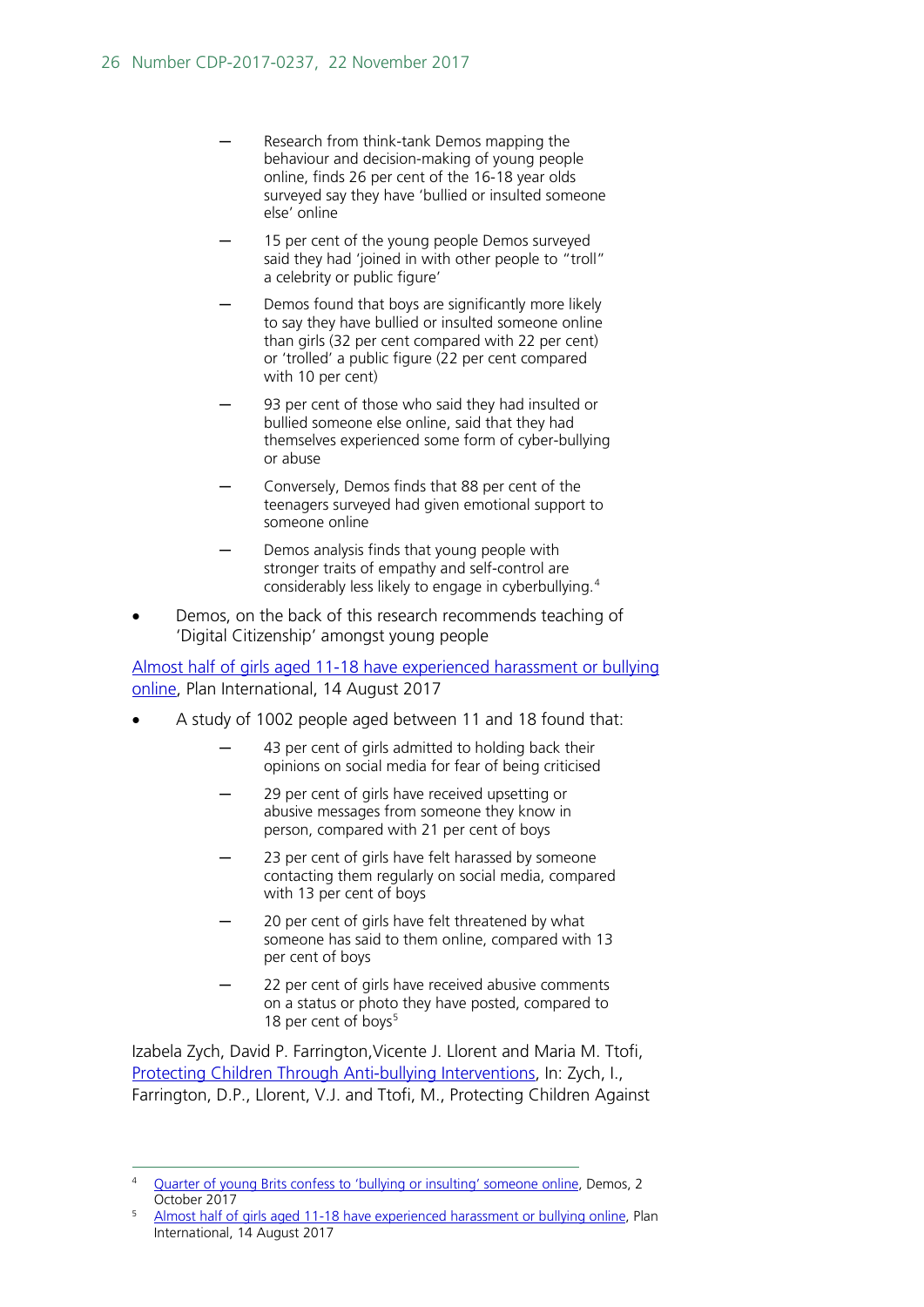Bullying and Its Consequences. SpringerBriefs in Psychology. Springer, Cham, 2017

Not currently available via the Library, but abstract does contain useful bibliography.

[Scarring effects of childhood bullying,](https://learning.closer.ac.uk/evidence/long-term-effects-of-childhood-bullying/) Closer

- This outlines a longitudinal study by researchers at the Institute of Psychiatry at King's College London which analysed information on 7,771 people born across England, Scotland, and Wales 1958, being followed as part of the [National Child Development Study.](http://www.closer.ac.uk/study/1958-national-child-development-study/)
- The key finding was that "Being bullied as a child is associated with a range of negative social, physical and mental health outcomes later in life, including depression, unemployment and lower life satisfaction."
- The research can be found in Takizawa, R., Maughan, B. and Arseneault, L., Adult health outcomes of childhood bullying victimization: Evidence from a 5-decade longitudinal British birth cohort. *[American Journal of Psychiatry](http://dx.doi.org/10.1176/appi.ajp.2014.13101401)* 171 (2014)

Jonathan Bradshaw, Gemma Crous, Gwyther Rees and Nick Turner, [Comparing children's experiences of schools-based bullying across](https://ac.els-cdn.com/S019074091730539X/1-s2.0-S019074091730539X-main.pdf?_tid=4d0f30da-cee5-11e7-9661-00000aacb360&acdnat=1511287169_372a9d54c373da91875b76587ea23177)  [countries,](https://ac.els-cdn.com/S019074091730539X/1-s2.0-S019074091730539X-main.pdf?_tid=4d0f30da-cee5-11e7-9661-00000aacb360&acdnat=1511287169_372a9d54c373da91875b76587ea23177) *Children and Youth Services Review* 80 (2017)

This article takes an "international data set from a survey of children aged 8 to 12 years old across 16 diverse countries to explore variations in rates of schools-based bullying of children and the associations between experiences of being bullied and child subjective well-being, both within and between countries". The UK is included.

Rozemarijn van der Ploega, Tina Kretschmera, Christina Salmivallic and René Veenstraa, [Defending victims: What does it take to intervene in](https://ac.els-cdn.com/S0022440517300754/1-s2.0-S0022440517300754-main.pdf?_tid=c3373db6-cee5-11e7-8eda-00000aab0f27&acdnat=1511287368_e9e59b02326550d88aef1af4f485758e)  [bullying and how is it rewarded by peers?](https://ac.els-cdn.com/S0022440517300754/1-s2.0-S0022440517300754-main.pdf?_tid=c3373db6-cee5-11e7-8eda-00000aab0f27&acdnat=1511287368_e9e59b02326550d88aef1af4f485758e) *Journal of School Psychology* 65 (2017)

Anthony A. Volka, René Veenstrab and Dorothy L. Espelagec, [So you](https://ac.els-cdn.com/S1359178917302112/1-s2.0-S1359178917302112-main.pdf?_tid=c50c8e0c-cee5-11e7-9ece-00000aab0f6b&acdnat=1511287371_703d1f30fab1fd154b88ff41c0ca0c80)  [want to study bullying? Recommendations to enhance the validity,](https://ac.els-cdn.com/S1359178917302112/1-s2.0-S1359178917302112-main.pdf?_tid=c50c8e0c-cee5-11e7-9ece-00000aab0f6b&acdnat=1511287371_703d1f30fab1fd154b88ff41c0ca0c80)  [transparency, and compatibility of bullying research,](https://ac.els-cdn.com/S1359178917302112/1-s2.0-S1359178917302112-main.pdf?_tid=c50c8e0c-cee5-11e7-9ece-00000aab0f6b&acdnat=1511287371_703d1f30fab1fd154b88ff41c0ca0c80) *Aggression and Violent Behavior* 36 (2017)

[What children are telling us about bullying: Childline bullying report](https://www.nspcc.org.uk/globalassets/documents/research-reports/what-children-are-telling-us-about-bullying-childline-bullying-report-2015-16.pdf)  [2015/16,](https://www.nspcc.org.uk/globalassets/documents/research-reports/what-children-are-telling-us-about-bullying-childline-bullying-report-2015-16.pdf) NSPCC, 2016

Emma J Scott and Jeremy Dale, [Childhood bullying: implications for](http://bjgp.org/content/bjgp/66/651/504.full.pdf)  [general practice,](http://bjgp.org/content/bjgp/66/651/504.full.pdf) *British Journal of General Practice*, October 2016

Judith Hebron, Jeremy Oldfield, Neil Humphrey, [Cumulative Risk Effects](https://e-space.mmu.ac.uk/617016/1/Cumulative%20Risk%20Bullying.pdf)  [in the Bullying of Children and Young People with Autism Spectrum](https://e-space.mmu.ac.uk/617016/1/Cumulative%20Risk%20Bullying.pdf)  [Conditions,](https://e-space.mmu.ac.uk/617016/1/Cumulative%20Risk%20Bullying.pdf) 19 April 2016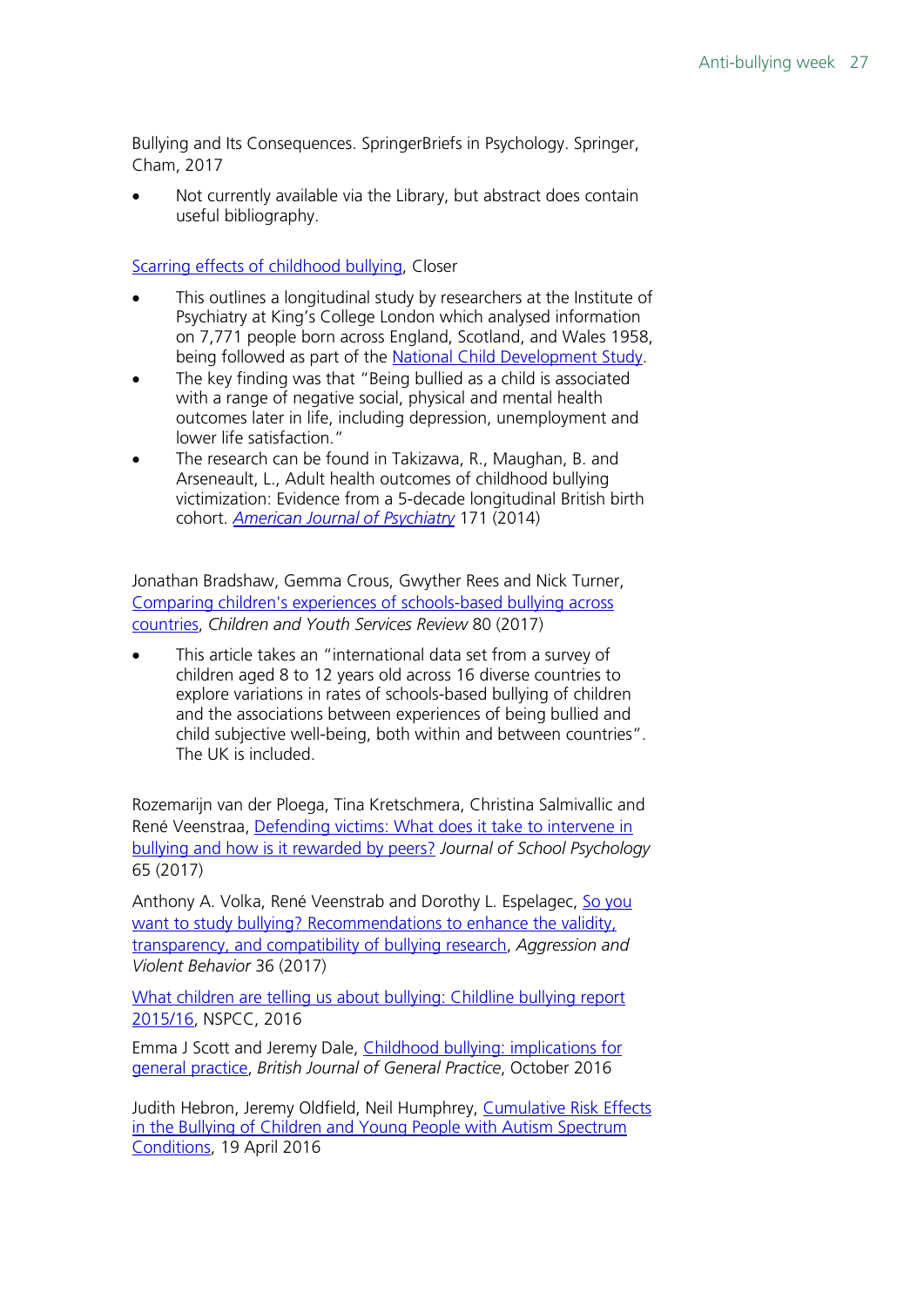Stella Chatzitheochari, Samantha Parsons and Lucinda Platt, Doubly [Disadvantaged? Bullying Experiences among Disabled Children and](http://journals.sagepub.com/doi/pdf/10.1177/0038038515574813)  [Young People in England,](http://journals.sagepub.com/doi/pdf/10.1177/0038038515574813) *Sociology* 2016, Vol. 50(4) 695–713

L Bevilacqua, D Hale, N Shackleton, E Allen, L Bond, D Christie, D Elbourne, N Fitzgerald-Yau, A Fletcher, R Jones, R Legood, A Miners, S Scott, M Wiggins, C Bonell and R Viner, The role of school context and [family factors in bullying and cyberbullying,](http://adc.bmj.com/content/101/Suppl_1/A55.1) *BMJ*, 2016